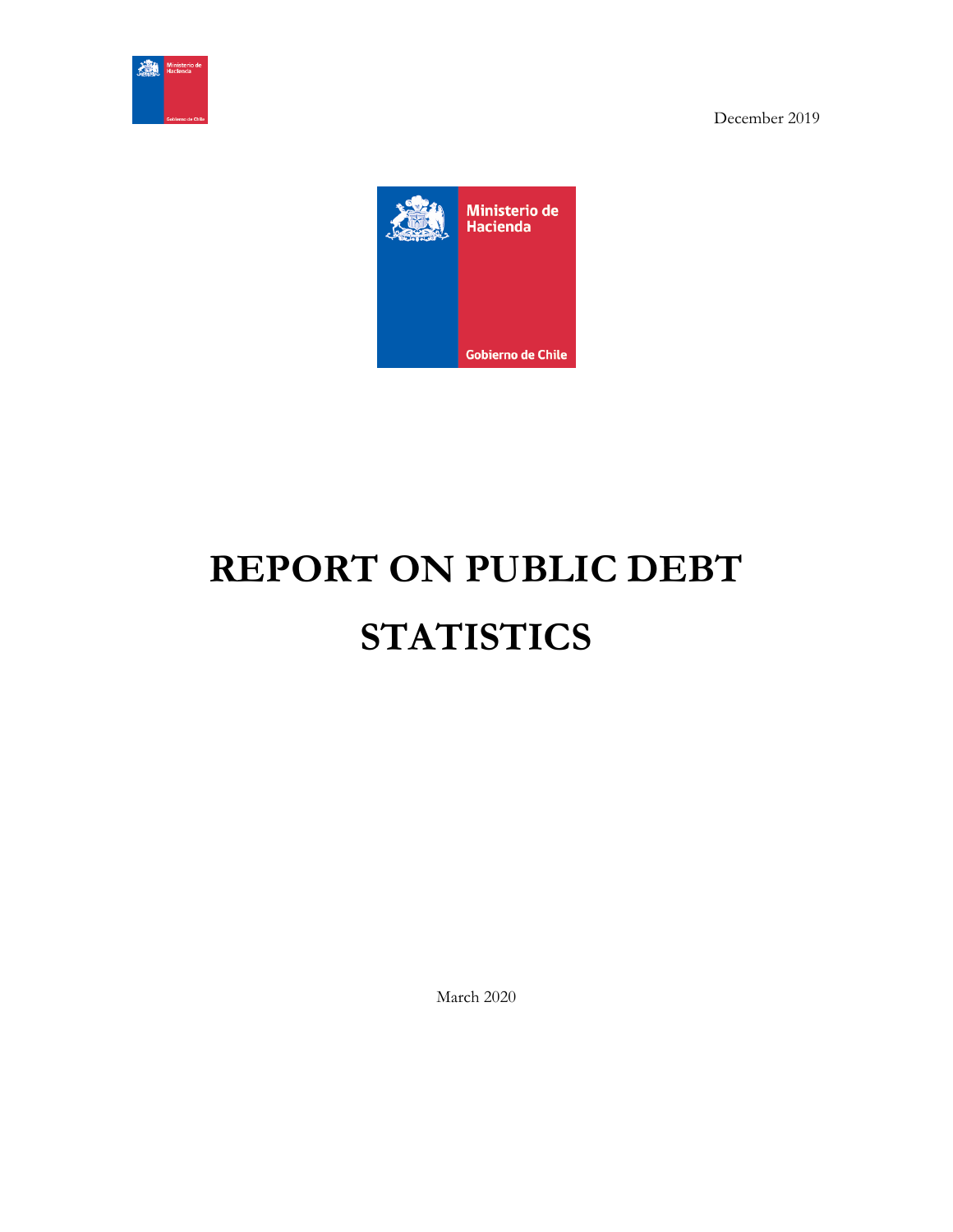

# TABLE OF CONTENTS

| Ι.    |                                                                                |  |
|-------|--------------------------------------------------------------------------------|--|
|       |                                                                                |  |
| Н. 1. |                                                                                |  |
| II.2. |                                                                                |  |
| II.3. |                                                                                |  |
| II.4. |                                                                                |  |
| II.5. |                                                                                |  |
|       |                                                                                |  |
|       |                                                                                |  |
|       |                                                                                |  |
|       | Assets, Liabilities and Amortizations of the Central Bank of Chile  16         |  |
|       |                                                                                |  |
|       | Government Company Debt and Guaranteed Debt of the Rest of the Public Sector19 |  |
|       |                                                                                |  |
|       |                                                                                |  |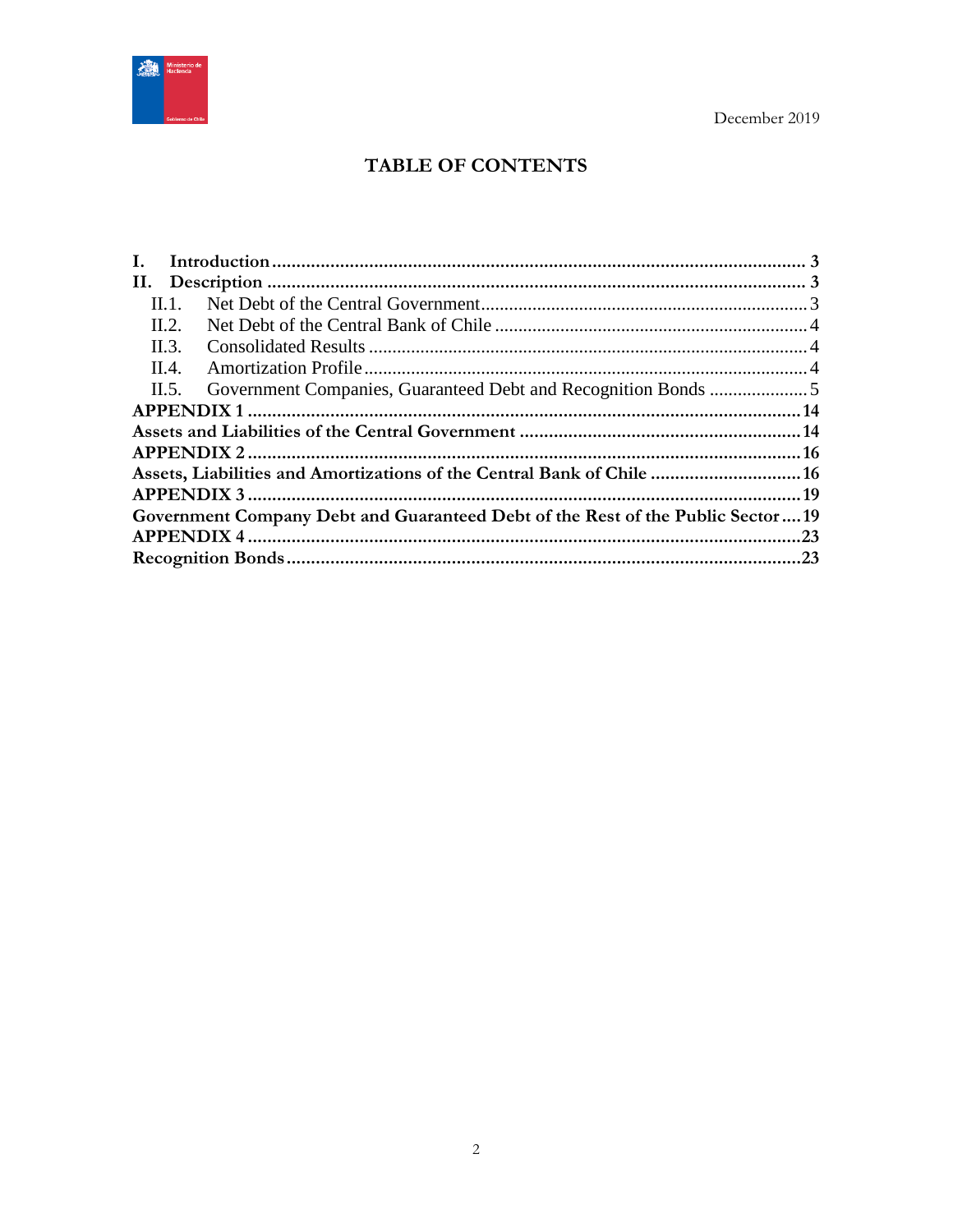

## <span id="page-2-0"></span>**I. Introduction**

This report provides a systematized view of the statistics on assets and liabilities of the Central Government, the Central Bank and Government Companies. The figures correspond to the 12 months of each year from 2006 to 2019. The historical series are available from 1991 in an excel spread-sheet published on the institutional web page of the Ministry of Finance (http://www.hacienda.cl/english/public-debt-office.html).

This information is the result of a joint effort of different institutions. For the Central Government, the sources are the General Comptroller of the Republic (CGR), the Treasury Service (TS) and the Budget Office (Dipres). The Central Bank has collaborated closely with the Ministry of Finance in providing figures on its financial assets and liabilities in the format required for this report. As of 2002, the Central Bank began to include in the notes to its balance sheets the details necessary to reconstruct the figures that are presented in this report. The information on government companies was obtained from the audited financial statements, while data on guaranteed debt of the rest of the public sector was provided by the Treasury Service. Statistics on recognition bonds were provided by the Social Security Institute (in Spanish, IPS), ex Social Security Normalization Institute (in Spanish, INP).

The study considers the methodological change of GDP accounting, and the last GDP data available with its 2013 reference. In this sense, the figures –as a percentage of GDP- not necessarily fit with former reports. At the same time, Central Bank data as of December 2019 is provisory.

#### <span id="page-2-1"></span>**II. Description**

#### <span id="page-2-2"></span>**II.1. Net Debt of the Central Government**

At December 2019, gross debt of the Central Government totaled Ps 55,393,196 million, equal to 27.9% of GDP, a nominal increase of Ps. 6,522,710 million compared to December 2018. Investments in financial assets totaled Ps. 39,763,975 million in the same period, equal to 20.0% of GDP, 0.1% higher compared to December 2018.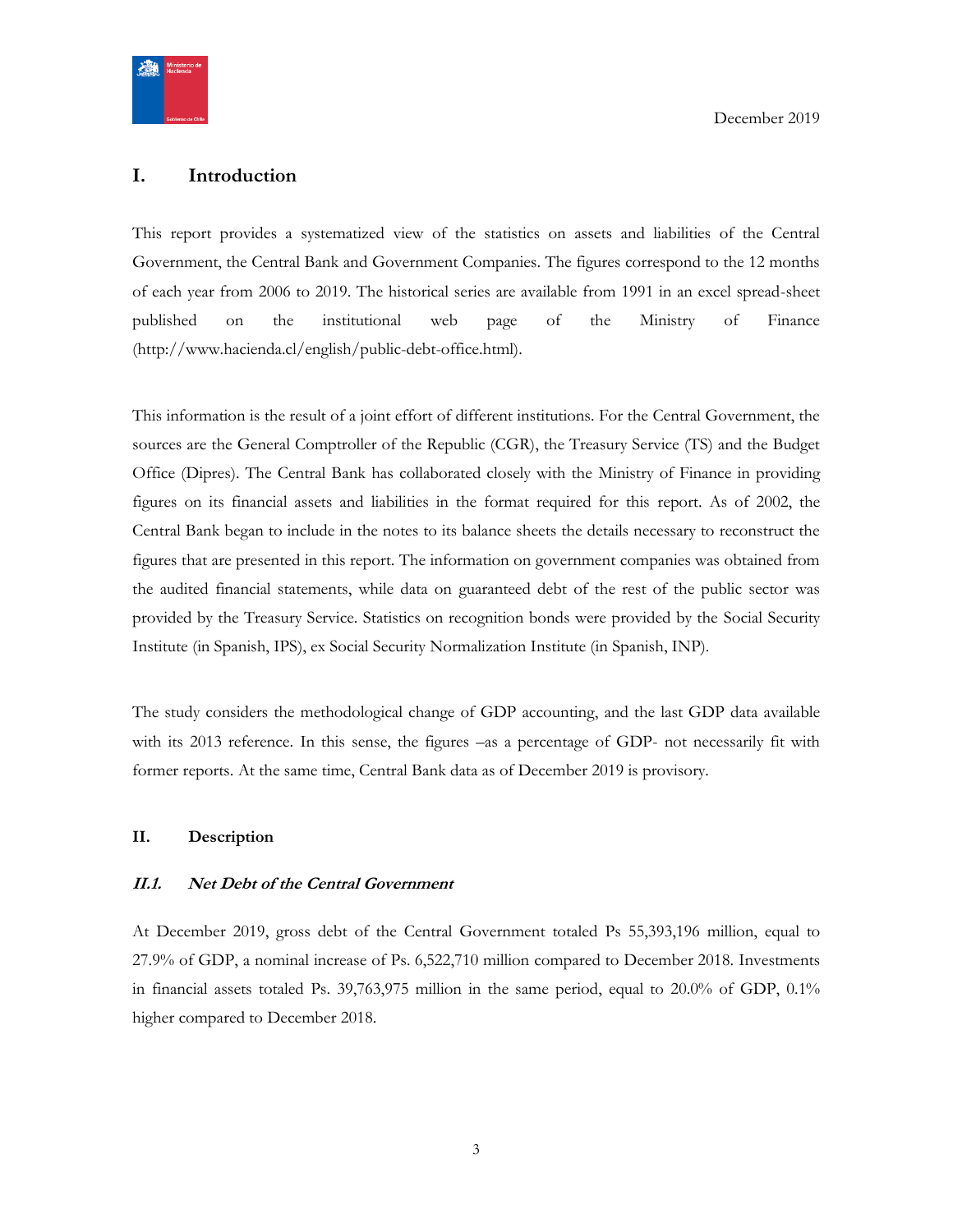

The increase of financial liabilities and the decrease in financial assets (as a percentage of GDP), resulted in a net debt position of the Central Government by Ps. 15,629,194 million, reaching 7.9% of GDP as of June 2019, in comparison to 5.7% of December 2018.

## <span id="page-3-0"></span>**II.2. Net Debt of the Central Bank of Chile**

The Central Bank of Chile liabilities as of December 2019 were equal to 10.5% of GDP, 0.1 percentage points less than December 2018. Central Bank assets were equal to 16.1% of GDP, which represents an increase of 1.4 percentage points in comparison to December 2018.

The Central Bank recorded net liabilities of -Ps. 11,161,148, equal to a -5.6% of GDP, lower than the - 4.1% of GDP recorded in December 2018.

#### <span id="page-3-1"></span>**II.3. Consolidated Results**

The consolidated gross debt of the Central Government and the Central Bank of Chile was equal to 38.0% of GDP as of December 2019, 2.5 percentage points higher than it was at the end of 2018. The consolidated net debtor position was equal to 2.3% of GDP, with a decrease of net debtor position by Ps. 1,476,689 million compared to the end of 2018.

#### <span id="page-3-2"></span>**II.4. Amortization Profile**

The amortizations of consolidated debt of the Central Government and Central Bank present a regular path until 2025. The payments for 2020 are of Ps. 11,826,139, 88.84% corresponding to Central Bank obligations. From 2021 to 2025, amortization will average Ps. 3,057,446 million per year, with Central Bank debt accounting for 20.4% of the total. Debt maturing from 2026 and after should average Ps. 1,598,241 million per year, with 99.5% corresponding to Central Government debt, and 0.5% to Central Bank debt.

Amortizations for 2021-2025 according denomination and maturity show that 85.7% of debt corresponds to local currency debt and local inflation-indexed currency and that 14.3% to dollar denominated debt. For years after 2025, 42.4% of amortizations correspond to local inflation-indexed currency, 36.7% to local currency and 20.9% to dollars.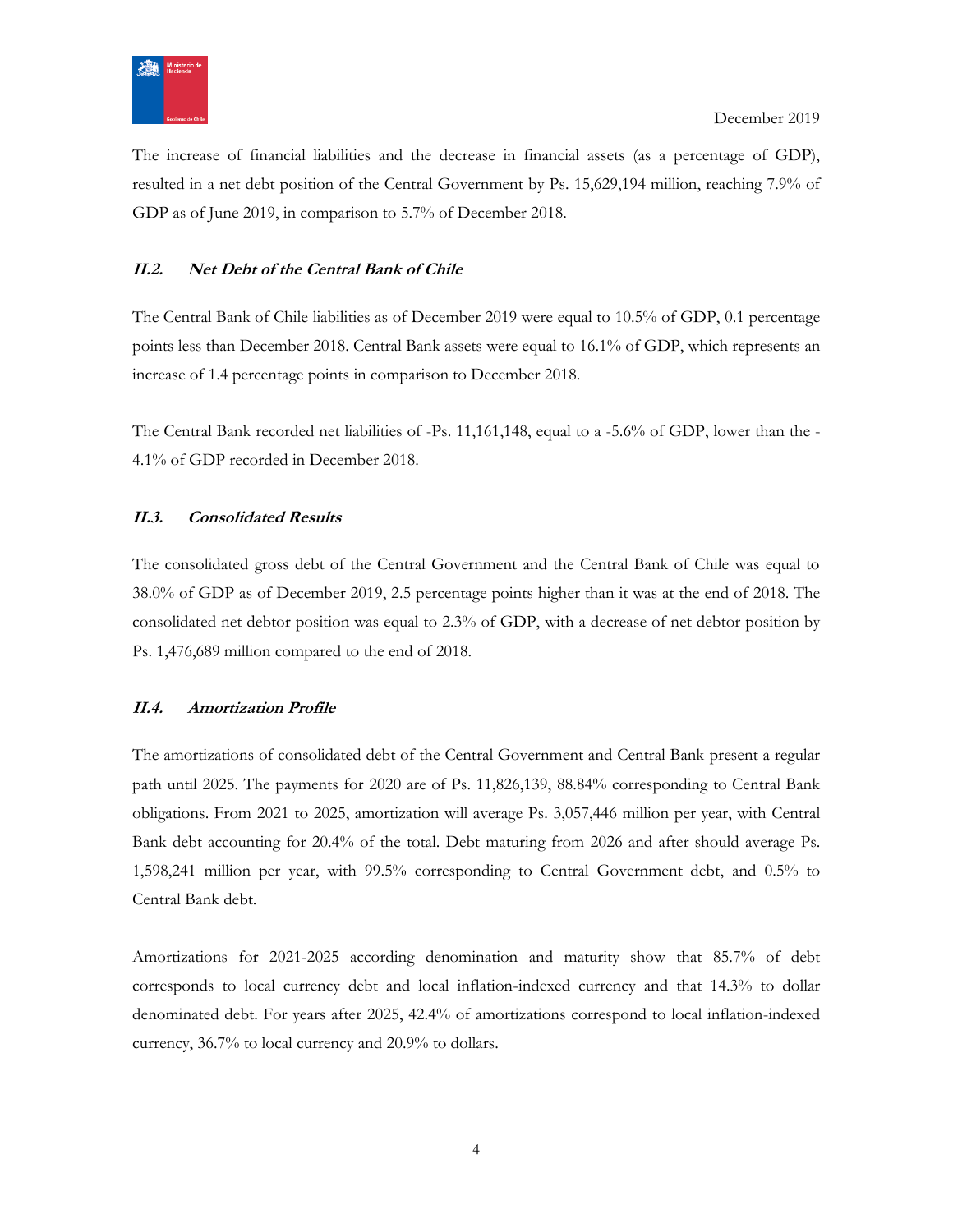

## <span id="page-4-0"></span>**II.5. Government Companies, Guaranteed Debt and Recognition Bonds**

This report includes complementary information on the financial assets and liabilities of government companies, and on the stock of outstanding recognition bonds. These liabilities, assets and debt are different in nature from what is considered public debt, and in keeping with standard international practices, they are presented separately and are not consolidated with the statistics on the Central Government and Central Bank. In this manner, it supplements and enriches the available information without distorting it and facilitates international comparisons related to public indebtedness.

When debt indicators are relatively low, which is the case for a great majority of government companies, their indebtedness consists of liabilities that have been assumed based on the capital of each corporation. These liabilities are backed by investment projects under way that must be financed by future operating revenues without compromising public credit, except for debt under government guarantee, which is identified separately.

As of September 2019 gross debt of the Government Companies was equal to 9.9% of GDP (Ps. 19,624,484 million), which represents a decrease by Ps. 1,962,724 million in comparison to December 2018. At the same time, financial assets decreased Ps. 562,295 million, reaching 1.2% of GDP. The net debt of these companies was equal to 8.7% of GDP.

In exceptional cases, when financial assets were not enough to guarantee the debt of government companies at a reasonable cost, the government has stepped in to guarantee part of the debt. As of December 2019, total guaranteed debt reached 1.8% of GDP, totally corresponding to local guaranteed debt (34.7% pertaining to Empresa de Ferrocarriles del Estado (the National Railroad Company) and 13.5% to Metro (the National Subway Company)). Other important component of Guaranteed debt is the Superior Education funding, authorized by law (Law number 20,027), which amounts Ps. 2,394,081 million, equivalent to 50.3% of total Local Guaranteed debt. Regarding the total Guaranteed debt, 100% of this debt was issued locally.

Finally, recognition bonds represent a government liability owed to affiliates of the old pension system who changed to the new pension fund system (AFPs). Although this liability is of a different nature, future payments will be required and must be considered. As of December 2019 the stock of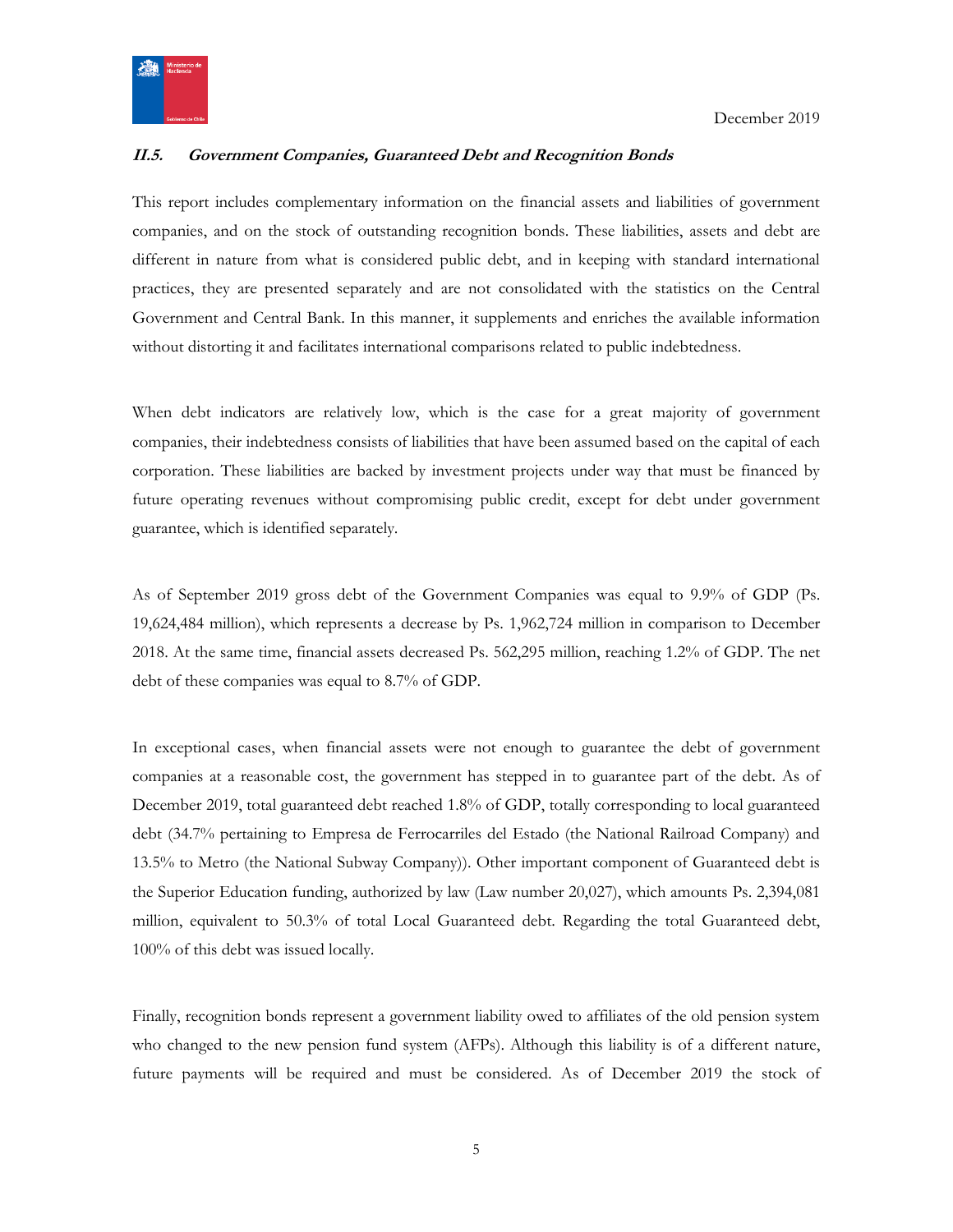

recognition bonds was equal to 0.6% of the GDP, in line with the downward trend begun in 1985 that is projected to continue over the coming years (see Appendix 4).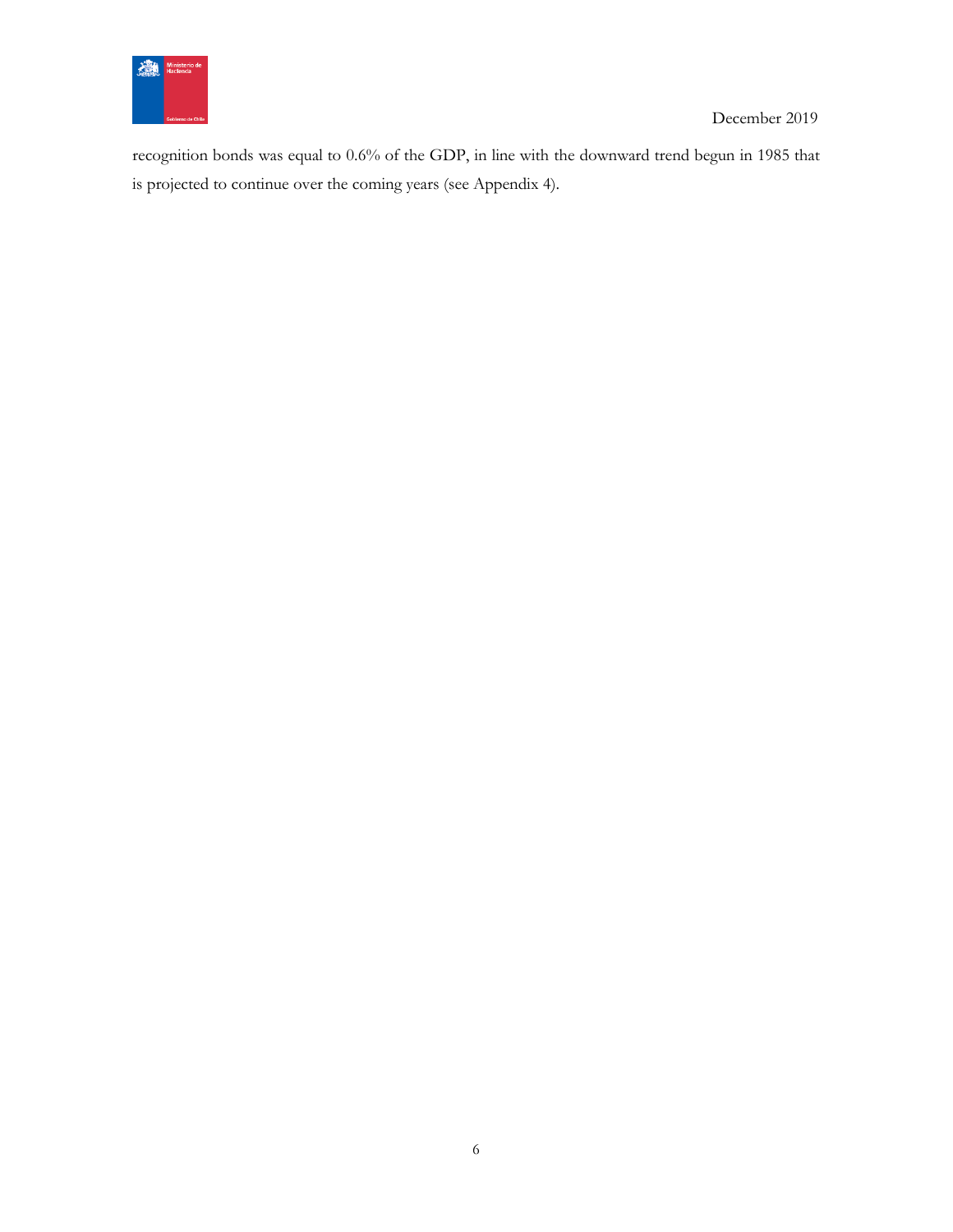

#### **Assets and Liabilities of the Central Government**

**In millions at the end of each period**

|                                                                                            | 2008                                      | 2009          | 2010         | 2011           | 2012           | 2013         | 2014           | 2015           | 2016       | 2017           | 2018         | 2019         |
|--------------------------------------------------------------------------------------------|-------------------------------------------|---------------|--------------|----------------|----------------|--------------|----------------|----------------|------------|----------------|--------------|--------------|
| 1. Liabilities in pesos                                                                    | 2.768.095                                 | 4.337.895     | 7.889.100    | 11.200.998     | 13.015.967     | 15.285.636   | 18.681.365     | 22.523.188     | 29.317.723 | 34.965.837     | 39.186.492   | 43.997.027   |
| 1.1. Government Promissory Notes with the Central Bank                                     | $\Omega$                                  | $\theta$      | $\theta$     | $\overline{0}$ | $\overline{0}$ | $\theta$     | $\theta$       | $\Omega$       | $\Omega$   | $\Omega$       | $\theta$     |              |
| 1.2. Foreign Debt                                                                          | $\Omega$                                  | $\Omega$      | 272.295      | 434.345        | 434.345        | 434.345      | 434.345        | 464.148        | 434.345    | 434.345        | 434.345      | 380.481      |
| 1.3. Others $(a)$                                                                          | 2.768.095                                 | 4.337.895     | 7.616.805    | 10.766.653     | 12.581.622     | 14.851.291   | 18.247.020     | 22.059.040     | 28.883.378 | 34.531.492     | 38.752.147   | 43.616.546   |
| 2. Assets in pesos                                                                         | 5.333.181                                 | 5.850.344     | 6.885.997    | 9.406.367      | 9.298.488      | 9.000.392    | 9.151.137      | 10.782.887     | 12.236.988 | 13.072.668     | 14.483.242   | 16.063.376   |
| 2.1 Assets in pesos not including gov't-owned companies (b)                                | 5.210.214                                 | 5.736.367     | 6.884.775    | 9.406.293      | 9.298.488      | 9.000.392    | 9.151.137      | 10.778.887     | 12.236.988 | 13.072.668     | 14.483.242   | 16.063.376   |
| 2.1.1 Deposits in the Central Bank                                                         | 32                                        | 17.199        | 69.091       | 125.981        | 158.330        | 200.952      | 1.117.977      | 296.689        | 463.976    | $\overline{0}$ | $\Omega$     | $\Omega$     |
| 2.1.2 Central Bank Notes                                                                   | 144.664                                   | 129.185       | 135.776      | 444.858        | 474.927        | 444.216      | 58.381         | 10.365         | 395.200    | 437.030        | 363.230      | 152.096      |
| 2.1.3 Others <sup>(c)</sup>                                                                | 5.065.518                                 | 5.589.983     | 6.679.908    | 8.835.454      | 8.665.232      | 8.355.224    | 7.974.780      | 10.471.833     | 11.377.812 | 12.635.638     | 14.120.013   | 15.911.280   |
| 2.2 Financial debt of gov't companies owed to the government                               | 122.967                                   | 113.977       | 1.223        | 74             | $\overline{0}$ | $\Omega$     | $\Omega$       | 4.000          | $\Omega$   | $\Omega$       | $\Omega$     | $\Omega$     |
| 3. Net liabilities in pesos: $(1) - (2)$                                                   | $-2.565.086$                              | $-1.512.449$  | 1.003.103    | 1.794.631      | 3.717.479      | 6.285.244    | 9.530.228      | 11.740.301     | 17.080.735 | 21.893.169     | 24.703.249   | 27.933.651   |
| 4. Liabilities in dollars                                                                  | 2.935                                     | 2.530         | 3.514        | 4.448          | 5.227          | 4.330        | 5.829          | 7.121          | 9.430      | 12.101         | 13.920       | 15.305       |
| 4.1 Government promissory notes with the Central Bank (c)                                  | $\Omega$                                  | $\theta$      | $\theta$     | $\theta$       | $\overline{0}$ | $\theta$     | $\overline{0}$ | $\theta$       | $\theta$   | $\theta$       | $\theta$     |              |
| 4.2 Foreign debt                                                                           | 2.935                                     | 2.530         | 3.514        | 4.448          | 5.227          | 4.330        | 5.829          | 7.121          | 9.430      | 12.101         | 13.920       | 15.305       |
| 5. Assets in dollars (d)                                                                   | 27.602                                    | 19.633        | 22.307       | 27.920         | 31.382         | 31.133       | 32.162         | 31.477         | 32.637     | 34.800         | 33.800       | 31.829       |
| 5.1 Central Bank deposits                                                                  | 128                                       | 453           | 529          | 1.284          | 978            | 214          | 179            | 174            | 474        | 517            | 1.250        | 961          |
| 5.2 Central Bank notes                                                                     | $\Omega$                                  | $\Omega$      | $\theta$     | $\Omega$       | $\theta$       | $\theta$     | $\theta$       | $\overline{0}$ | $\theta$   | $\theta$       | $\theta$     | $\Omega$     |
| 5.3 Others <sup>(d)</sup>                                                                  | 27.474                                    | 19.180        | 21.778       | 26.636         | 30.404         | 30.919       | 31.983         | 31.303         | 32.163     | 34.283         | 32.550       | 30.868       |
| 6. Net liabilities in dollars: (4) -(5)                                                    | $-24.667$                                 | $-17.103$     | $-18.793$    | $-23.473$      | $-26.155$      | $-26.803$    | $-26.333$      | $-24.356$      | $-23.207$  | $-22.699$      | $-19.880$    | $-16.524$    |
| 7. Total Gross Financial Debt: $(1) + (4)$                                                 | 4.614.497                                 | 5.619.223     | 9.535.014    | 13.520.205     | 15.517.618     | 17.553.695   | 22.221.911     | 27.560.190     | 35.610.201 | 42.410.915     | 48.870.460   | 55.393.169   |
| 8. Total Financial Assets: $(2) + (5)$                                                     | 22.697.951                                | 15.793.129    | 17.333.908   | 23.965.755     | 24.317.827     | 25.306.676   | 28.685.723     | 33.047.936     | 34.015.524 | 34.482.435     | 37.997.313   | 39.763.975   |
| 9. Total Net Financial Liabilities: (7) - (8)                                              | $-18.083.453$                             | $-10.173.906$ | $-7.798.894$ | $-10.445.550$  | $-8.800.209$   | $-7.752.981$ | $-6.463.812$   | $-5.487.747$   | 1.594.677  | 7.928.480      | 10.873.146   | 15.629.194   |
| <b>EXCHANGE RATE EFFECT:</b>                                                               |                                           |               |              |                |                |              |                |                |            |                |              |              |
| 10. Total Gross Financial Debt with Constant Exchange Rate <sup>(h)</sup> :                | 4.312.727                                 | 5.669.471     | 9.738.553    | 13.541.687     | 15.766.895     | 17.564.651   | 21.749.221     | 26.270.924     | 34.280.585 | 41.334.730     | 46.512.421   | 52.051.707   |
| 11. Total Financial Assets with Constant Exchange Rate <sup>(h)</sup> :                    | 19.859.901                                | 16.183.042    | 18.625.927   | 24.100.611     | 25.814.426     | 25.385.443   | 26.077.703     | 27.348.998     | 29.413.666 | 31.387.655     | 32.271.654   | 32.814.724   |
| 12. Total Net Financial Liabilities with Constant Exchange Rate <sup>(h)</sup> : (10)-(11) | $-15.547.174$<br>$\overline{\phantom{a}}$ | 10.513.571    | 8.887.375    | 10.558.924     | 10.047.531     | 7.820.792    | 4.328.482      | 1.078.074      | 4.866.919  | 9.947.075      | 14.240.766   | 19.236.983   |
| 13. Exchange Rate Effect on Total Gross Financial Debt (7) - (10)                          | $301.771 -$                               | 50.248        | 203.538      | 21.482         | 249.277 -      | 10.956       | 472.691        | 1.289.266      | 1.329.616  | 1.076.185      | 2.358.039    | 3.341.462    |
| 14. Exchange Rate Effect on Total Financial Assets (8) - (11)                              | 2.838.050                                 | 389.913       | 1.292.019    | 134,856        | 1.496.599 -    | 78.767       | 2.608.021      | 5.698.938      | 4.601.858  | 3.094.780      | 5.725.659    | 6.949.252    |
| 15. Exchange Rate Effect on Total Net Financial Liabilities: (9) - (12)                    | 2.536.279                                 | 339.665       | 1.088.481    | 113.374        | 1.247.322      | 67.811       | 2.135.330      | 4.409.673      | 3.272.242  | 2.018.595      | $-3.367.620$ | $-3.607.789$ |

(a) Includes Corfo Debt and Treasury Bonds.

(b) Excludes receivables due from the government under the old system.

(c) Includes local currency, cash equivalents, loans and placements.

(d) Includes the Economic and Social Stabilization Fund, the Pension Reserve Fund, the Petroleum Stabilization fund, the Infrastructure Fund, and the central government investment fund in foreign currency.

(e) The figures as a percentage of GDP was calculated considering the methodology change of Central Bank for GDP calculus, since 2003.

(f) The figures as a percentage of GDP was calculated considering the National Accounts methodology exchange of Central Bank.

(g) Exchange rate corresponds to March 2010 . Exchange Rate effect is the difference between the items calculated with current rate of exchange and the same calculated with constant rate of exchange (March 2010).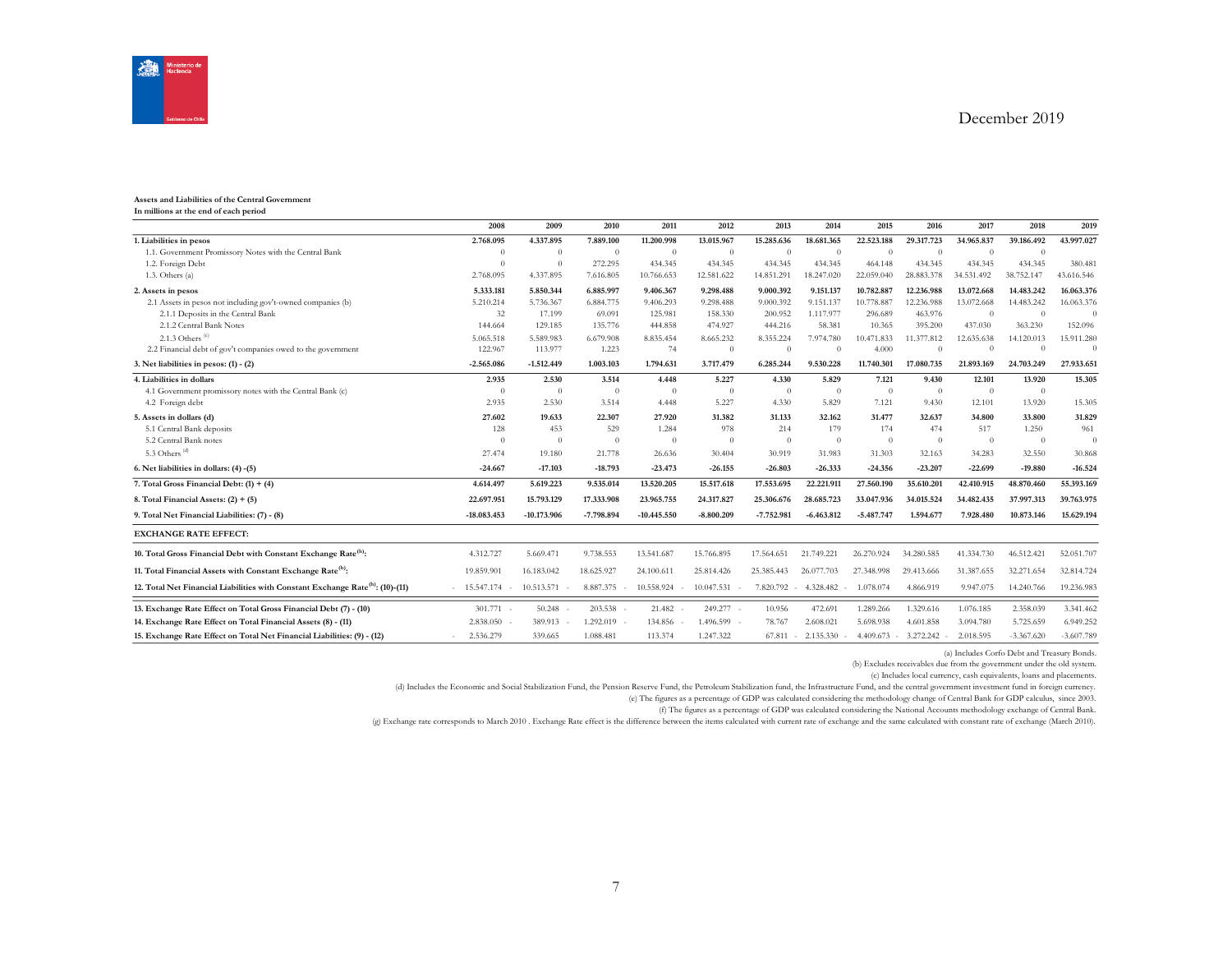



#### **Assets and Liabilities of the Central Government % GDP**

|                                                                                            | 2008     | 2009     | 2010     | 2011     | 2012    | 2013     | 2014     | 2015     | 2016    | 2017     | 2018    | 2019    |
|--------------------------------------------------------------------------------------------|----------|----------|----------|----------|---------|----------|----------|----------|---------|----------|---------|---------|
| 1. Liabilities in pesos                                                                    | 2,9%     | 4,5%     | 7,1%     | 9,2%     | 10,0%   | 11,1%    | 12,6%    | 14,1%    | 17,3%   | 19,5%    | 20,5%   | 22,2%   |
| 1.1. Government Promissory Notes with the Central Bank                                     | $0.0\%$  | 0,0%     | $0.0\%$  | $0.0\%$  | $0.0\%$ | $0.0\%$  | $0.0\%$  | $0.0\%$  | $0.0\%$ | $0.0\%$  | $0.0\%$ | $0.0\%$ |
| 1.2. Foreign Debt                                                                          | 0.0%     | 0,0%     | 0,2%     | 0,4%     | 0,3%    | 0,3%     | 0,3%     | 0,3%     | 0,3%    | 0,2%     | 0,2%    | 0,2%    |
| 1.3. Others $(a)$                                                                          | 2,9%     | 4,5%     | 6,8%     | 8,8%     | 9,7%    | 10,8%    | 12,3%    | 13,8%    | 17,0%   | 19,2%    | 20,3%   | 22,0%   |
| 2. Assets in pesos                                                                         | 5,7%     | 6.1%     | 6,2%     | 7,7%     | 7.2%    | 6,5%     | 6,2%     | 6,8%     | 7.2%    | 7.3%     | 7.6%    | 8.1%    |
| 2.1 Assets in pesos not including gov't-owned companies (b)                                | 5,6%     | 5,9%     | 6,2%     | 7,7%     | 7,2%    | 6,5%     | 6,2%     | 6,8%     | 7,2%    | 7,3%     | 7.6%    | 8,1%    |
| 2.1.1 Deposits in the Central Bank                                                         | $0.0\%$  | 0,0%     | 0,1%     | 0,1%     | 0,1%    | 0,1%     | 0.8%     | 0,2%     | 0.3%    | $0.0\%$  | $0.0\%$ | $0.0\%$ |
| 2.1.2 Central Bank Notes                                                                   | 0,2%     | 0,1%     | 0,1%     | 0,4%     | 0,4%    | 0,3%     | $0.0\%$  | $0.0\%$  | 0,2%    | 0,2%     | 0,2%    | 0,1%    |
| 2.1.3 Others <sup>(c)</sup>                                                                | 5,4%     | 5,8%     | 6,0%     | 7,2%     | 6,7%    | 6,1%     | 5,4%     | 6,6%     | 6,7%    | 7,0%     | 7,4%    | 8,0%    |
| 2.2 Financial Debt of Gov't Companies Owed to the Government                               | 0,1%     | 0,1%     | $0.0\%$  | $0.0\%$  | 0,0%    | $0.0\%$  | $0.0\%$  | $0.0\%$  | $0.0\%$ | $0.0\%$  | $0.0\%$ | $0.0\%$ |
| 3. Net liabilities in pesos: $(1) - (2)$                                                   | $-2,7%$  | $-1,6%$  | 0,9%     | 1,5%     | 2,9%    | 4,6%     | 6,4%     | 7,4%     | 10,1%   | 12,2%    | 12,9%   | 14,1%   |
| 4. Liabilities in dollars                                                                  | 2,0%     | 1,3%     | 1,5%     | 1,9%     | 1,9%    | 1,6%     | 2,4%     | 3,2%     | 3,7%    | 4,1%     | 5,1%    | 5,7%    |
| 4.1 Government promissory notes with the Central Bank                                      | 0.0%     | 0,0%     | $0.0\%$  | 0,0%     | 0,0%    | 0.0%     | $0.0\%$  | $0.0\%$  | $0.0\%$ | $0.0\%$  | $0.0\%$ | $0.0\%$ |
| 4.2 Foreign debt                                                                           | 2,0%     | 1,3%     | 1,5%     | 1,9%     | 1,9%    | 1,6%     | 2,4%     | 3,2%     | 3,7%    | 4,1%     | 5,1%    | 5,7%    |
| 5. Assets in dollars (d)                                                                   | 18,5%    | 10,3%    | 9,4%     | 11,9%    | 11,6%   | 11,8%    | 13,1%    | 14,0%    | 12,8%   | 11.9%    | 12,3%   | 11,9%   |
| 5.1 Central Bank deposits                                                                  | 0.1%     | 0,2%     | 0,2%     | 0,5%     | 0,4%    | 0,1%     | 0,1%     | 0,1%     | 0,2%    | 0,2%     | 0.5%    | 0,4%    |
| 5.2 Central Bank notes                                                                     | $0.0\%$  | 0,0%     | $0.0\%$  | 0,0%     | $0.0\%$ | 0.0%     | $0.0\%$  | $0.0\%$  | $0.0\%$ | $0.0\%$  | $0.0\%$ | $0.0\%$ |
| 5.3 Others $(d)$                                                                           | 18,4%    | 10,0%    | 9,1%     | 11,4%    | 11,2%   | 11,7%    | 13,1%    | 13,9%    | 12,7%   | 11,7%    | 11,8%   | 11,6%   |
| 6. Net liabilities in dollars: (4) -(5)                                                    | $-16,5%$ | $-9,0%$  | $-7,9%$  | $-10,0%$ | $-9,6%$ | $-10,2%$ | $-10,8%$ | $-10,8%$ | $-9,1%$ | $-7,8%$  | $-7,2%$ | $-6,2%$ |
| 7. Gross Financial Debt: $(1) + (4)$                                                       | 4.9%     | 5,8%     | 8,6%     | 11,1%    | 11,9%   | 12,7%    | 15,0%    | 17,3%    | 21,0%   | 23,6%    | 25,6%   | 27,9%   |
| 8. Total Financial Assets: $(2) + (5)$                                                     | 24,2%    | 16,3%    | 15,5%    | 19,6%    | 18,7%   | 18,4%    | 19,3%    | 20,7%    | 20,1%   | 19,2%    | 19,9%   | 20,0%   |
| 9. Total Net Financial Liabilities: (7) - (8)                                              | $-19,3%$ | $-10,5%$ | $-7,0%$  | $-8,6%$  | $-6,8%$ | $-5,6%$  | $-4,3%$  | $-3,4%$  | 0,9%    | 4,4%     | 5,7%    | 7,9%    |
| <b>EXCHANGE RATE EFFECT:</b>                                                               |          |          |          |          |         |          |          |          |         |          |         |         |
| 10. Total Gross Financial Debt with Constant Exchange Rate <sup>(h)</sup> :                | 4,6%     | 5,9%     | 8,7%     | 11,1%    | 12,1%   | 12,7%    | 14,6%    | 16,5%    | 20,2%   | 23,0%    | 24,3%   | 26,2%   |
| 11. Total Financial Assets with Constant Exchange Rate <sup>(h)</sup> :                    | 21,2%    | 16,7%    | 16,7%    | 19,8%    | 19,9%   | 18,4%    | 17,5%    | 17,1%    | 17,3%   | 17,5%    | 16,9%   | 16,5%   |
| 12. Total Net Financial Liabilities with Constant Exchange Rate <sup>(h)</sup> : (10)-(11) | $-16,6%$ | $-10,9%$ | $-8,0\%$ | $-8,7%$  | $-7,7%$ | $-5,7%$  | $-2,9%$  | $-0,7%$  | 2,9%    | 5,5%     | 7,4%    | 9,7%    |
| 13. Exchange Rate Effect on Total Gross Financial Debt (7) - (10)                          | 0,3%     | $-0,1%$  | $-0,2%$  | 0,0%     | $-0,2%$ | 0.0%     | 0,3%     | 0,8%     | 0.8%    | 0,6%     | 1,2%    | 1,7%    |
| 14. Exchange Rate Effect on Total Financial Assets (8) - (11)                              | 3,0%     | $-0,4%$  | $-1,2%$  | $-0.1\%$ | $-1,2%$ | $-0.1%$  | 1,8%     | 3,6%     | 2,7%    | 1,7%     | $3.0\%$ | 3,5%    |
| 15. Exchange Rate Effect on Total Net Financial Liabilities: (9) - (12)                    | $-2,7%$  | 0,4%     | 1,0%     | 0,1%     | 1,0%    | $0.0\%$  | $-1,4%$  | $-2,8%$  | $-1,9%$ | $-1,1\%$ | $-1,8%$ | $-1,8%$ |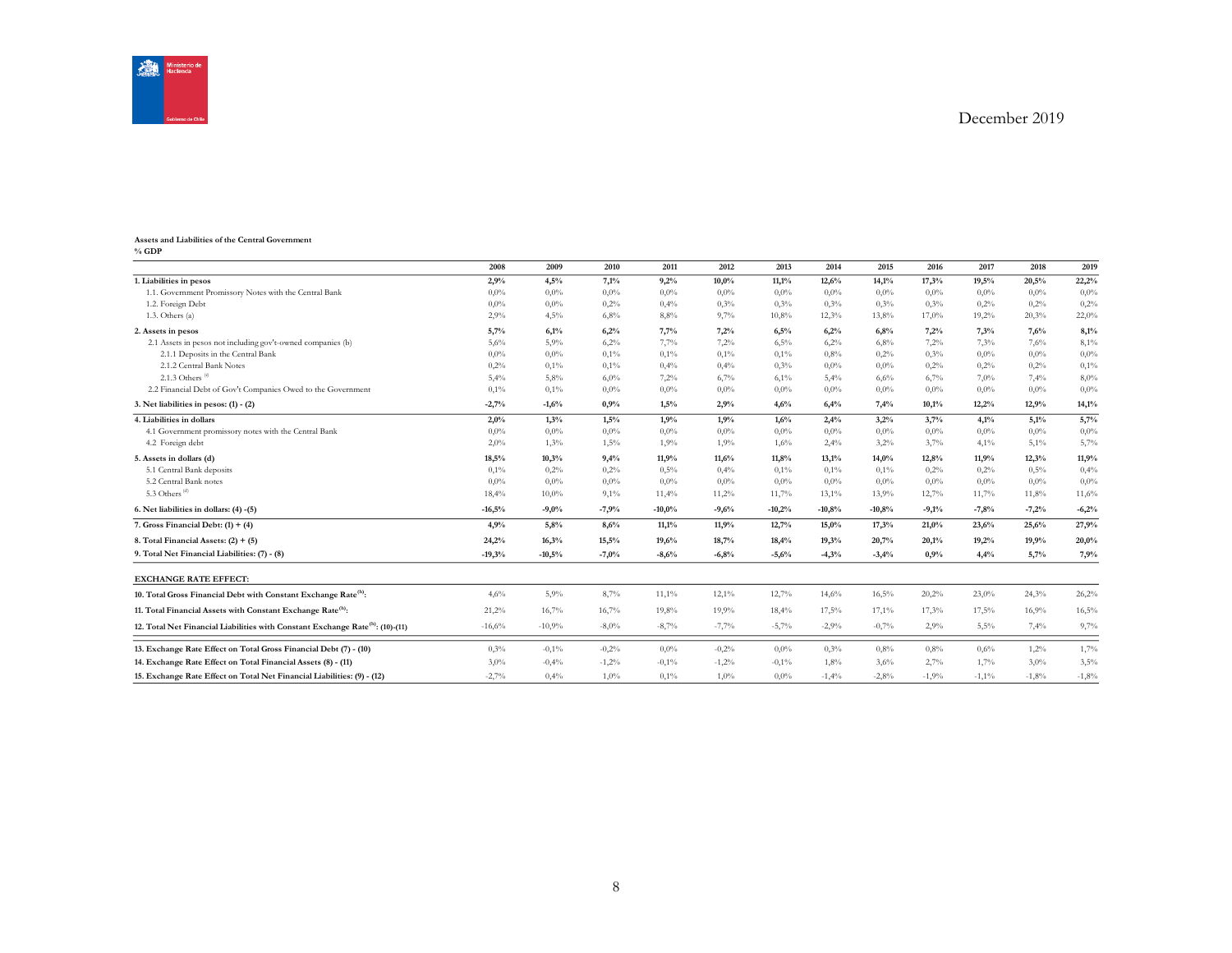

#### **Assets and Liabilities of the Chilean Central Bank In millions at the end of each period**

|                |                                                                                                     |          | 2008         | 2009              | 2010       | 2011         | 2012         | 2013                | 2014                | 2015         | 2016         | 2017                | 2018       | 2019          |
|----------------|-----------------------------------------------------------------------------------------------------|----------|--------------|-------------------|------------|--------------|--------------|---------------------|---------------------|--------------|--------------|---------------------|------------|---------------|
| 1. Liabilities |                                                                                                     | MM Ps.   | 12.574.874   | 14.914.818        | 12.362.690 | 20.604.170   | 19.749.320   | 18.592.976          | 20.193.733          | 20.336.735   | 21.032.035   | 18.953.410          | 20.178.583 | 20.869.170    |
|                | 1.1 Central Bank Issues (a)                                                                         | MM Ps.   | 10.616.950   | 11.579.172        | 8.915.698  | 13.186.136   | 12.905.055   | 13.033.022          | 12.908.185          | 13.494.386   | 15.114.142   | 14.836.684          | 13.884.907 | 13.885.795    |
|                | 1.1.1 Nominal                                                                                       | MM Ps.   | 3.382.354    | 5.543.261         | 3.995.107  | 4.517.959    | 3.905.683    | 5.005.942           | 4.537.104           | 5.053.318    | 8.243.767    | 8.769.976           | 9.528.919  | 11.564.502    |
|                | 1.1.2 Indexed (UF)                                                                                  | MM Ps.   | 7.231.720    | 6.035.911         | 4.920.591  | 8.668.177    | 8.999.371    | 8.027.080           | 8.371.081           | 8.441.068    | 6.870.376    | 6.066.708           | 4.355.988  | 2.321.293     |
|                | 1.1.3 Indexed to the exch. rate and in US\$(b)                                                      | MM Ps.   | $\Omega$     | $\Omega$          | $\Omega$   | $\Omega$     | $\Omega$     | $\Omega$            | $\Omega$            | $\Omega$     | $\Omega$     | $\Omega$            | $\Omega$   | $\sqrt{ }$    |
|                | $1.1.4$ Others $(c)$                                                                                |          | $\Omega$     | $\Omega$          | $\Omega$   | $\Omega$     | $\theta$     | $\Omega$            | $\Omega$            | $\Omega$     | $\Omega$     | $\Omega$            | $\Omega$   | $\Omega$      |
|                | 1.2 Government deposits                                                                             | MM Ps.   | 80,772       | 246.732           | 316,827    | 795.640      | 626.202      | 313.057             | 1.226.599           | 419.683      | 780.412      | 317,898             | 869.433    | 715.807       |
|                | 1.2.1 Domestic currency                                                                             | MM Ps.   | 32           | 17.199            | 69.091     | 125.981      | 158.330      | 200.952             | 1.117.977           | 296.689      | 463.976      | $\Omega$            | $\theta$   | $\sqrt{ }$    |
|                | 1.2.2. Foreign currency                                                                             | MM US\$  | 128          | 453               | 529        | 1.284        | 978          | 214                 | 179                 | 174          | 474          | 517                 | 1.250      | 961           |
|                | $1.3$ Others $(d)$                                                                                  | MM Ps.   | 1.877.152    | 3.088.914         | 3.130.164  | 6.622.394    | 6.218.063    | 5.246.896           | 6.058.949           | 6.422.667    | 5.137.481    | 3.798.829           | 5.424.243  | 6.267.568     |
|                | 2. Assets wi/o subordinated debt                                                                    | MM Ps.   | 15.691.756   | 16.340.093        | 13.174.188 | 22.982.333   | 21.169.733   | 21.669.897          | 24.744.603          | 27.530.130   | 27.211.437   | 24.418.382          | 28.060.372 | 32.030.318    |
|                | 2.1 International reserves                                                                          | MM US\$  | 23.162       | 25.373            | 27.864     | 41.979       | 41.649       | 41.094              | 40.447              | 38.643       | 40.494       | 38.983              | 39.861     | 40.657        |
|                | 2.2 Government promissory notes                                                                     | MM Ps.   | $\Omega$     | $\Omega$          | $\Omega$   |              | $\Omega$     | $\Omega$            | $\theta$            | $\Omega$     | $\Omega$     | $\Omega$            | $\Omega$   | $\sqrt{ }$    |
|                | 2.2.1 Domestic currency                                                                             | MM Ps.   | $\Omega$     | $\Omega$          | $\Omega$   |              | $\Omega$     | $\Omega$            | $\Omega$            | $\Omega$     | $\Omega$     | $\Omega$            | $\Omega$   | $\Omega$      |
|                | 2.2.2. Foreign currency                                                                             | MM US\$  | $\Omega$     |                   | $\Omega$   |              | $\Omega$     | $\Omega$            | $\Omega$            | $\Omega$     | $\Omega$     | $\Omega$            | $\Omega$   | $\Omega$      |
|                | 2.3 Others (e)                                                                                      | MM Ps.   | 1.120.121    | 3.490.684         | 123.651    | 1.091.790    | 1.236.299    | 146.676             | 177.943             | 196.702      | 190.430      | 435.490             | 329.733    | 1.756.343     |
|                | 3. Total net liability wi/o subordinated debt: (1) - (2)                                            | MM Ps.   | $-3.116.882$ | $-1.425.276$      | $-811.498$ | $-2.378.163$ | $-1.420.413$ | $-3.076.921$        | -4.550.870          | -7.193.395   | $-6.179.401$ | $-5.464.972$        | -7.881.789 | $-11.161.148$ |
| Note:          |                                                                                                     |          |              |                   |            |              |              |                     |                     |              |              |                     |            |               |
|                | Adjusted subordinated debt (f)                                                                      | MM Ps.   | 990.227      | 914.374           | 876.664    | 821.312      | 754.322      | 649.521             | 565.552             | 465.445      | 355,006      | 231.291             | 88.567     | $\Omega$      |
|                | <b>EXCHANGE RATE EFFECT:</b>                                                                        |          |              |                   |            |              |              |                     |                     |              |              |                     |            |               |
|                | 10. Total Gross Financial Debt with Constant Exchange Rate <sup>(h)</sup> :                         | Mill. \$ | 12.561.678   | 14.923.819        | 12.393.326 | 20.610.373   | 19.795.941   | 18.593.517          | 20.179.231          | 20.305.254   | 20.965.172   | 18.907.458          | 19.966.877 | 20.659.288    |
|                | 11. Activos Financieros Totales a Tipo Cambio Constante <sup>(g)</sup> :                            | Mill. \$ | 13.310.208   | 16.843.992        | 14.788.055 | 23.185.093   | 23.155.996   | 21,773,864          | 21.464.761          | 20.533.895   | 21.501.832   | 20.951.657          | 21.307.982 | 23.153.687    |
|                | 12. Total Net Financial Liabilities with Constant Exchange Rate <sup>(h)</sup> : (10)-(11) Mill. \$ |          | 748.530      | 1.920.173         | 2.394.730  | 2.574.720    | 3.360.055    | 3.180.346<br>$\sim$ | 1.285.530<br>$\sim$ | 228.641      | 536.660      | 2.044.199           | 1.341.105  | 2.494.399     |
|                | 13. Exchange Rate Effect on Total Gross Financial Debt (7) - (10)                                   | Mill. \$ | 13.196 -     | 9.001             | $30.636 -$ | 6.203        | 46.621       | 542                 | 14.502              | 31.481       | 66.864       | 45.952              | 211.706    | 209.882       |
|                | 14. Exchange Rate Effect on Total Financial Assets (8) - (11)                                       | Mill. \$ | 2.381.548    | 503.898<br>$\sim$ | 1.613.867  | 202.760      | 1.986.263    | 103.967             | 3.279.842           | 6.996.235    | 5.709.604    | 3.466.725           | 6.752.390  | 8.876.631     |
|                | 15. Exchange Rate Effect on Total Net Financial Liabilities: (9) - (12)                             | Mill. \$ | 2.368.352    | 494.897           | 1.583.232  | 196.557      | 1.939.642    | 103.425             | 3.265.340<br>$\sim$ | $-6.964.754$ | $-5.642.741$ | 3.420.773<br>$\sim$ | 6.540.684  | 8.666.749     |

(a) Includes PDBC, PRBC, BCP, BCU, BCD and others.

(b) Includes issues adjusted according to the observed dollar and the reference dollar, the latter expiring beginning in the year 2000.

(c) Corresponds to the premiums and discounts for the instruments when placed in the market. It is important to note that the total figure for "Central Bank Issues" through December

of each year includes the premiums and discounts when the issues were placed, which means that the separate figures also include them.

(d) Includes other deposits and obligations; plus other securities from other liability accounts; plas the purchase of dollars through net retropurchase agreements; plus other foreign liabilities, excepting DEG allowances.

(e) Includes: net domestic credit excluding government transfer payments and lines of credit from international organizations; plus contributions from international organizations;

plus other asset accounts excluding deferred losses, "interest and discounts received in advance for the sale of promissory notes", and investment in equities.

(f) Exchange rate corresponds to March 2010 . Exchange Rate effect is the difference between the items calculated with current rate of exchange and the same calculated with constant rate of exchange (March 2010).

(g) For quarterly report, the GDP corresponds to the sum of four last quarter amounts available.

p: preliminary figures Source: Central Bank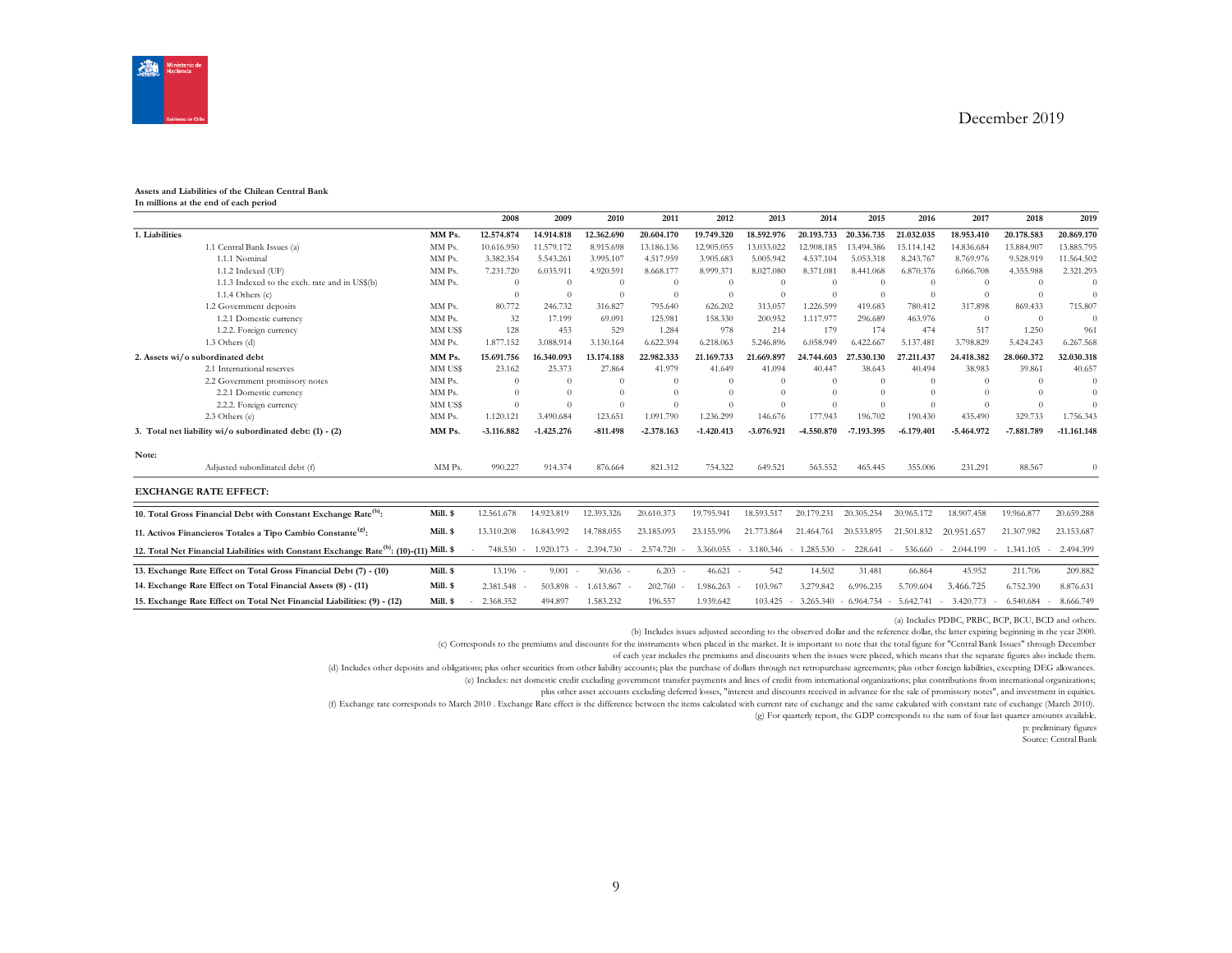

#### **Assets and Liabilities of the Chilean Central Bank As a % GDP**

|                                                                            | 2008     | 2009     | 2010     | 2011     | 2012    | 2013    | 2014    | 2015    | 2016    | 2017     | 2018    | 2019     |
|----------------------------------------------------------------------------|----------|----------|----------|----------|---------|---------|---------|---------|---------|----------|---------|----------|
| 1. Liabilities                                                             | 13,4%    | 15,4%    | 11,1%    | 16,9%    | 15,2%   | 13,5%   | 13,6%   | 12,7%   | 12,4%   | 10,5%    | 10,6%   | 10,5%    |
| 1.1 Central Bank Issues (a)                                                | 11,3%    | 12,0%    | 8,0%     | 10,8%    | 9.9%    | 9,5%    | 8,7%    | 8,5%    | 8,9%    | 8,3%     | 7.3%    | 7,0%     |
| 1.1.1 Nominal                                                              | 3,6%     | 5,7%     | 3,6%     | 3,7%     | 3,0%    | 3,6%    | 3,1%    | 3,2%    | 4,9%    | 4,9%     | 5,0%    | 5,8%     |
| $1.1.2$ Indexed (UF)                                                       | 7,7%     | 6,2%     | 4,4%     | 7,1%     | 6,9%    | 5,8%    | 5,6%    | 5,3%    | 4,1%    | 3,4%     | 2,3%    | 1,2%     |
| 1.1.3 Dollar indexed (b)                                                   | 0,0%     | 0,0%     | 0,0%     | $0,0\%$  | 0,0%    | $0.0\%$ | $0.0\%$ | $0.0\%$ | 0,0%    | 0,0%     | $0.0\%$ | $0,0\%$  |
| $1.1.4$ Others (c)                                                         | 0.0%     | 0,0%     | 0,0%     | 0,0%     | $0.0\%$ | $0.0\%$ | $0.0\%$ | $0.0\%$ | 0,0%    | $0.0\%$  | $0.0\%$ | $0.0\%$  |
| 1.2 Government debt                                                        | 0,1%     | 0,3%     | 0,3%     | 0,7%     | 0,5%    | 0,2%    | 0.8%    | 0.3%    | 0,5%    | 0,2%     | 0,5%    | 0,4%     |
| 1.2.1 Domestic currency                                                    | 0,0%     | 0,0%     | 0,1%     | 0,1%     | 0,1%    | $0.1\%$ | 0.8%    | 0.2%    | 0,3%    | $0.0\%$  | $0.0\%$ | $0,0\%$  |
| 1.2.2. Foreign currency                                                    | 0,1%     | 0,2%     | 0,2%     | 0,5%     | 0,4%    | $0.1\%$ | 0,1%    | 0,1%    | 0,2%    | 0,2%     | 0,5%    | 0,4%     |
| 2.3 Others (d)                                                             | 2,0%     | 3,2%     | 2,8%     | 5,4%     | 4,8%    | $3.8\%$ | 4,1%    | 4,0%    | 3,0%    | 2,1%     | 2,8%    | 3,2%     |
| 2. Assets wi/o subordinated debt                                           | 16,7%    | 16,9%    | 11,8%    | 18,8%    | 16,3%   | 15,7%   | 16,7%   | 17,3%   | 16,1%   | 13,6%    | 14,7%   | 16,1%    |
| 2.1 International reserves                                                 | $15,5\%$ | 13.3%    | 11,7%    | 17,9%    | 15,3%   | 15,6%   | 16,5%   | 17,1%   | 15,9%   | 13.3%    | 14,5%   | 15,3%    |
| 2.2 Government Promissory Notes                                            | 0,0%     | 0,0%     | $0.0\%$  | $0.0\%$  | $0.0\%$ | $0.0\%$ | $0.0\%$ | $0.0\%$ | $0.0\%$ | $0.0\%$  | $0.0\%$ | 0,0%     |
| 2.2.1 Domestic currency                                                    | 0.0%     | 0,0%     | 0,0%     | 0,0%     | 0,0%    | $0.0\%$ | $0.0\%$ | $0.0\%$ | 0,0%    | 0,0%     | $0.0\%$ | $0,0\%$  |
| 2.2.2. Foreign currency                                                    | 0,0%     | 0,0%     | 0,0%     | $0.0\%$  | $0.0\%$ | $0.0\%$ | $0.0\%$ | $0.0\%$ | $0.0\%$ | $0.0\%$  | $0.0\%$ | $0.0\%$  |
| 2.3 Others (e)                                                             | 1,2%     | 3,6%     | 0,1%     | 0,9%     | 1,0%    | $0.1\%$ | 0,1%    | 0,1%    | 0,1%    | 0,2%     | 0,2%    | 0.9%     |
| 3. Total net liability wi/o subordinated debt: (1) - (2)                   | $-3,3%$  | $-1,5%$  | $-0,7%$  | $-1,9%$  | $-1,1%$ | $-2,2%$ | $-3,1%$ | $-4,5%$ | $-3,6%$ | $-3,0%$  | $-4,1%$ | $-5,6%$  |
| Note:                                                                      |          |          |          |          |         |         |         |         |         |          |         |          |
| Adjusted subordinated debt (f)                                             | 1,1%     | 0,9%     | 0.8%     | 0,7%     | 0,6%    | 0,5%    | 0,4%    | 0,3%    | 0,2%    | 0,1%     | 0,0%    | $0.0\%$  |
| <b>EXCHANGE RATE EFFECT:</b>                                               |          |          |          |          |         |         |         |         |         |          |         |          |
| 10. Total Gross Financial Debt with Constant Exchange Rate:                | 13,4%    | 15,4%    | $11,1\%$ | 16,9%    | 15,2%   | 13,5%   | 13,6%   | 12,7%   | 12,4%   | 10,5%    | 10,4%   | 10,4%    |
| 11. Activos Financieros Totales a Tipo Cambio Constante:                   | 14,2%    | 17,4%    | 13,3%    | 19,0%    | 17,8%   | 15,8%   | 14,4%   | 12,9%   | 12,7%   | 11,7%    | 11,1%   | 11,7%    |
| 12. Total Net Financial Liabilities with Constant Exchange Rate: (10)-(11) | $-0,8%$  | $-2,0\%$ | $-2,1\%$ | $-2,1\%$ | $-2,6%$ | $-2,3%$ | $-0,9%$ | $-0,1%$ | $-0,3%$ | $-1,1\%$ | $-0,7%$ | $-1,3\%$ |
| 13. Exchange Rate Effect on Total Gross Financial Debt (7) - (10)          | 0.0%     | 0,0%     | 0,0%     | $0,0\%$  | 0,0%    | $0.0\%$ | $0,0\%$ | $0.0\%$ | 0,0%    | 0,0%     | 0,1%    | 0,1%     |
| 14. Exchange Rate Effect on Total Financial Assets (8) - (11)              | 2,5%     | $-0,5%$  | $-1,4%$  | $-0,2%$  | $-1,5%$ | $-0.1%$ | 2,2%    | 4,4%    | 3,4%    | 1,9%     | 3,5%    | 4,5%     |
| 15. Exchange Rate Effect on Total Net Financial Liabilities: (9) - (12)    | $-2,5\%$ | 0,5%     | 1,4%     | 0,2%     | 1,5%    | $0.1\%$ | $-2,2%$ | $-4,4%$ | $-3.3%$ | $-1,9%$  | $-3,4%$ | $-4,4%$  |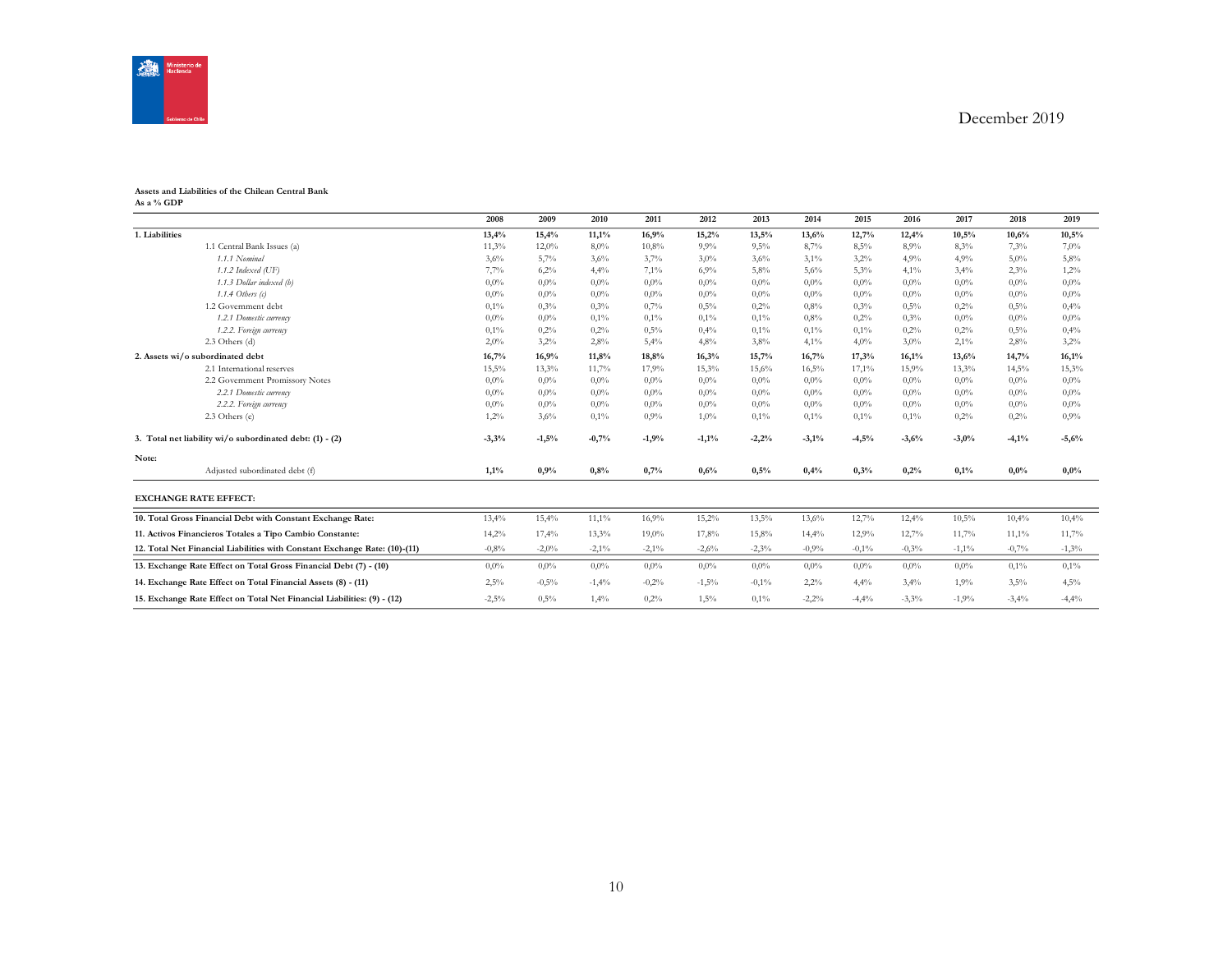

# **Assets and Liabilities of the Central Bank**

## **In domestic/foreign currencies**

**In pesos (dollars) at the end of the period**

|                                                   |        |                      | dic-19   |         |
|---------------------------------------------------|--------|----------------------|----------|---------|
| 1. Liabilities in domestic currency               |        | 16.919 Billion \$    | 8,5%     | $%$ GDP |
| 1.1 Central Bank debt issues (a)                  | 13.886 |                      | 7,0%     |         |
| 1.1.1 Nominal                                     | 11.565 |                      | 5,8%     |         |
| 1.1.2 Indexed $(\mathrm{UF})$                     | 2.321  |                      | 1,2%     |         |
| 1.1.3 Indexed to the exchange rate                |        |                      | $0,0\%$  |         |
| 1.2 Government deposits                           |        |                      | $0,0\%$  |         |
| 1.3 Others (b)                                    | 3.033  |                      | 1,5%     |         |
| 2. Assets in domestic currency                    |        | 1.576 Billion \$     | 0,8%     | $%$ GDP |
| 2.1 Government promissory notes                   |        |                      | $0,0\%$  |         |
| $2.2$ Others (b)                                  | 1.576  |                      | 0,8%     |         |
| 3. Net liabilities in domestic currency           |        | 15.343 Billion \$    | 7,7%     | $%$ GDP |
| 4. Liabilities in foreign currency                |        | 5.305 Billion \$     | 2,0%     | $%$ GDP |
| 4.1 Dollar-denominated Central Bank Issues        |        |                      | $0,0\%$  |         |
| 4.2 Government deposits                           | 961    |                      | 0,4%     |         |
| 4.3 Others (b)                                    | 4.344  |                      | 1,6%     |         |
| 5. Assets in foreign currency                     |        | 40.899 Billion \$    | 15,3%    | $%$ GDP |
| 5.1 International reserves                        | 40.657 |                      | 15,3%    |         |
| 5.2 Government promissory notes                   |        |                      | $0,0\%$  |         |
| 5.3 Others (b)                                    | 242    |                      | 0,1%     |         |
| 6. Net liabilities in foreign currency: (4) - (5) |        | 35.594 Billion US \$ | $-13,4%$ | $%$ GDP |
| 7. Total Liabilities: $(1) + (4)$                 |        | 20.869 Billion \$    | 10,5%    | $%$ GDP |
| 8. Total Assets: $(2) + (5)$                      |        | 32.030 Billion \$    | 16,1%    | $%$ GDP |
| 9. Net Liabilities: (7) - (8)                     |        | 11.161 Billion \$    | $-5,6%$  | $%$ GDP |

(a) Includes PDBC, BCP, BCU, BCD and others

(b) See Annex No. 2 for more detail on other assets and liabilities.

p: preliminary figures

Source: Central Bank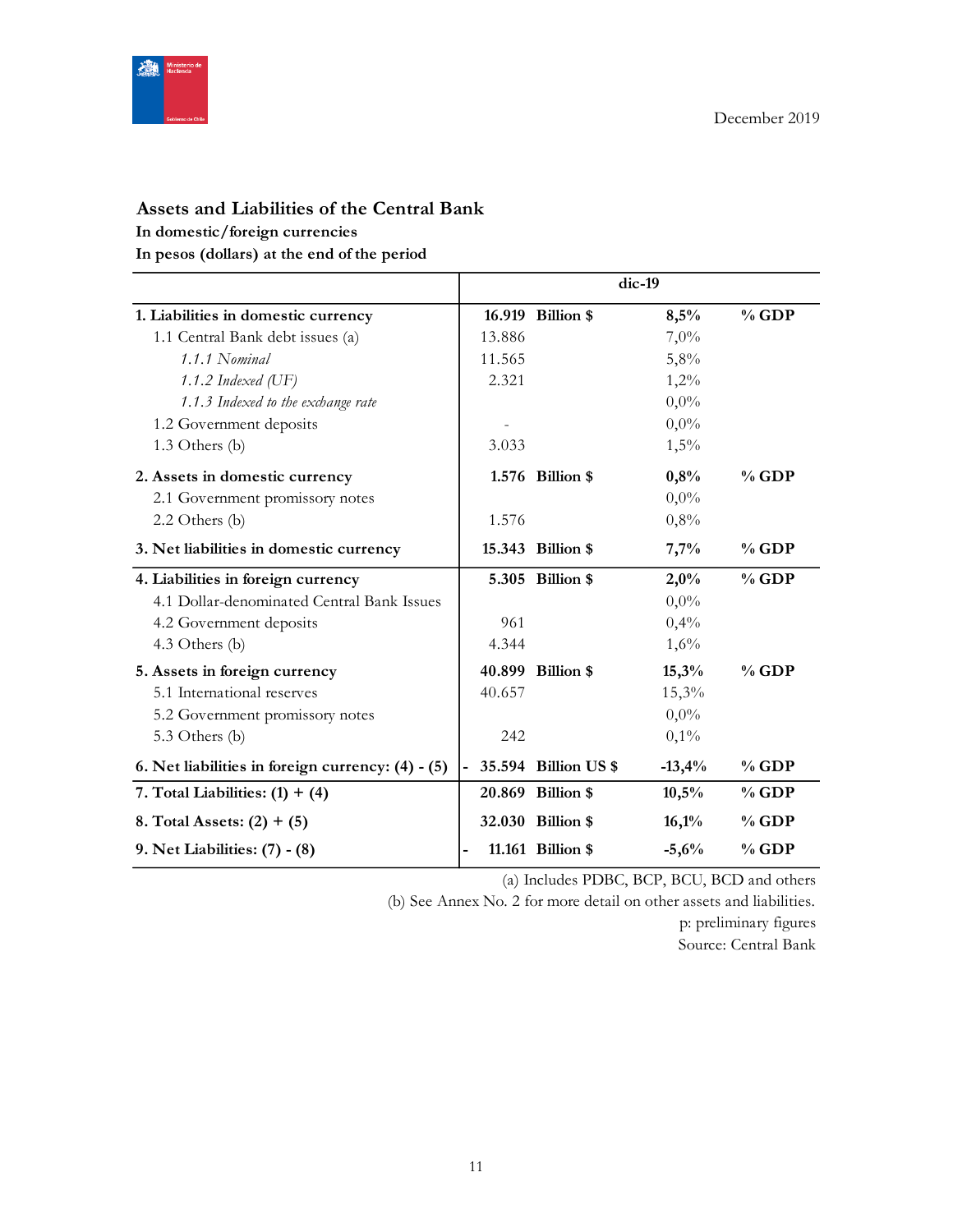

#### **Consolidated Government and Central Bank Debt**

| In millions at the end of each period |      |                         |      |      |      |      |                                                                                                                                     |      |      |           |           |           |
|---------------------------------------|------|-------------------------|------|------|------|------|-------------------------------------------------------------------------------------------------------------------------------------|------|------|-----------|-----------|-----------|
|                                       | 2008 | 2009                    | 2010 | 2011 | 2012 | 2013 | 2014                                                                                                                                | 2015 | 2016 | 2017      | 2018      | 2019      |
| Consolidated Gross Central Bank Debt  |      |                         |      |      |      |      | 16.963.936 20.158.124 21.445.101 32.883.878 34.165.809 35.389.397 41.130.665 47.466.877 55.466.625 60.609.397 67.816.380 75.394.436 |      |      |           |           |           |
| Consolidated Net Debt                 |      | -21.200.335 -11.599.182 |      |      |      |      | $-8.610.392$ $-12.823.713$ $-10.220.622$ $-10.829.902$ $-11.014.682$ $-12.681.142$ $-4.584.724$                                     |      |      | 2.463.508 | 2.991.357 | 4.468.046 |

p: preliminary figures Source: Central Bank, Comptroller, Dipres and Treasury

#### **Consolidated Government and Central Bank Debt As % of GDP**

|                                      | 2008     | 2009     | 2010                          | 2011     | 2012    | 2013     | 2014     | 2015     | 2016          | 2017  | 2018   | 2019  |
|--------------------------------------|----------|----------|-------------------------------|----------|---------|----------|----------|----------|---------------|-------|--------|-------|
| Consolidated Gross Central Bank Debt | 18,1%    | 20.8%    | $19.2\%$                      | 27,0%    | 26.3%   | $25.7\%$ | $27.7\%$ | $20.7\%$ | 3270%<br>ىمەت | 33.7% | 35,5%  | 38,0% |
| Consolidated Net Debt                | $-22.6%$ | $-12.0%$ | 7.70<br>$\frac{10}{2}$<br>- 1 | $-10,5%$ | $7.9\%$ | 7.9%     | 7,4%     | 7.9%     | 2.70%<br>ا -۷ | 1,4%  | $.6\%$ | 2,3%  |

p: preliminary figures

Source: Central Bank, Comptroller, Dipres and Treasury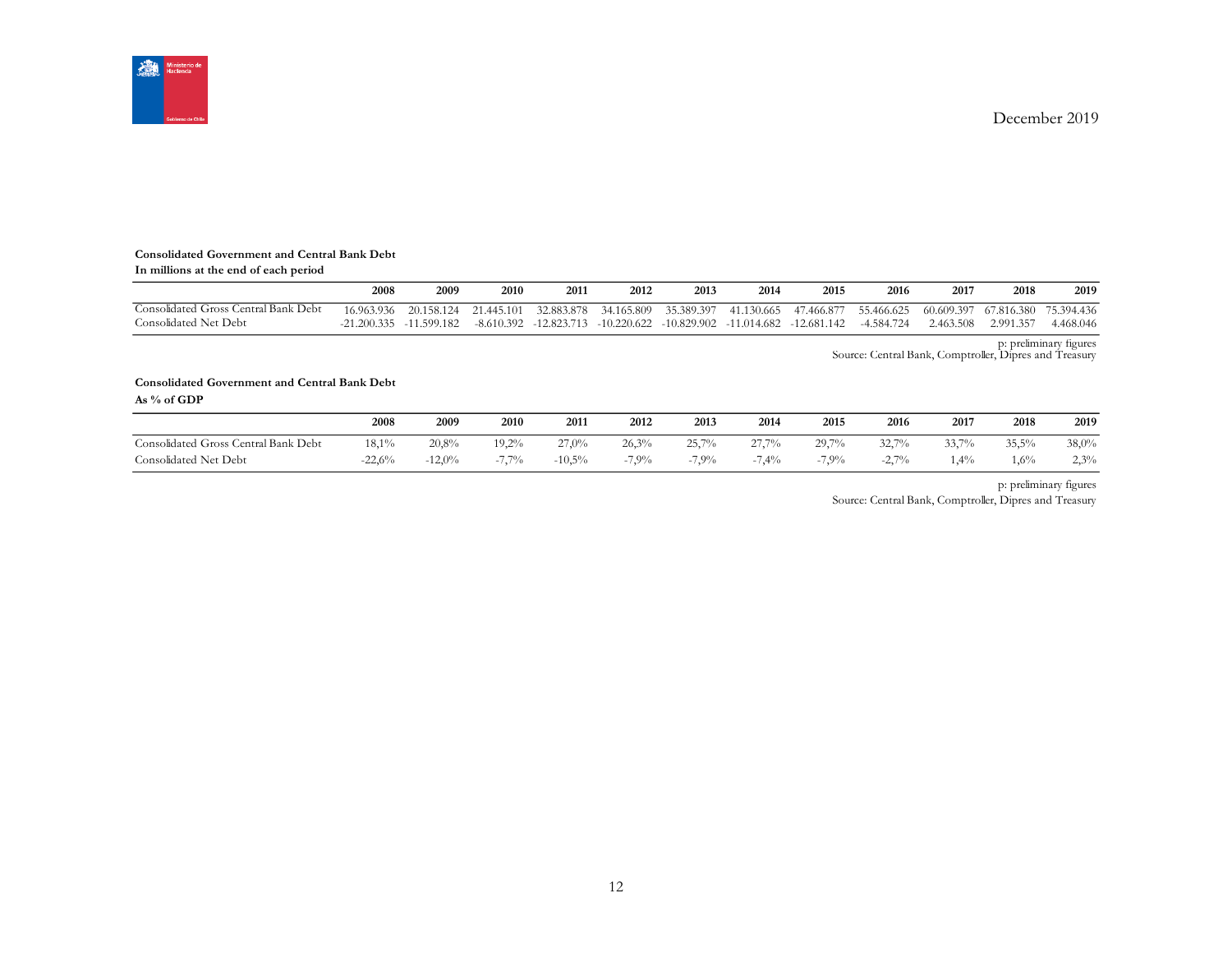

#### **Debt Amortizations**

**Consolidated Central Government (1) + Central Bank (2)**

|                | Central<br>Government<br><b>TOTAL</b><br>Dollars | Ch\$<br>Dollars | UF<br>Dollars  | <b>US\$ Indexed</b><br>Dollars | External<br>Dollars | <b>Central Bank</b><br><b>TOTAL</b><br>Dollars | Ch\$<br>Dollars | UF<br>Dollars | <b>US\$</b> indexed<br>Dollars | in US\$<br>Dollars | <b>TOTAL</b><br>Dollars |
|----------------|--------------------------------------------------|-----------------|----------------|--------------------------------|---------------------|------------------------------------------------|-----------------|---------------|--------------------------------|--------------------|-------------------------|
| 2020           | 1.772.703.453                                    | 95.565.523      | 442,775,800    | $\Omega$                       | 1.234.362.130       | 14.109.409.340                                 | 14.085.305.256  | 24.104.084    | 0                              |                    | 15.882.112.793          |
| 2021           | 7.402.340.861                                    | 3.185.168.274   | 3.688.695.427  | $\theta$                       | 528,477,161         | 2.083.943.393                                  | 624.479.600     | 1.459.463.793 | $\Omega$                       |                    | 9.486.284.255           |
| 2022           | 769.561.985                                      | 270.540.678     | 10.157.861     | $\Omega$                       | 488.863.446         | 1.780.212.049                                  | 788.858.747     | 991.353.302   | $\theta$                       |                    | 2.549.774.034           |
| 2023           | 6.024.487.464                                    | 3.329.517.069   | 2.637.322.006  | $\theta$                       | 57.648.389          | 328.486.855                                    | $\theta$        | 328,486,855   | $\Omega$                       |                    | 6.352.974.319           |
| 2024           | 312.089.407                                      | 63.468.615      | 197.459.120    | $\theta$                       | 51.161.672          | $\bf{0}$                                       | $\theta$        | $\Omega$      | $\Omega$                       |                    | 312,089,407             |
| 2025           | 1.829.122.662                                    |                 | 27.143.060     | $\theta$                       | 1.801.979.601       | $\bf{0}$                                       | $\Omega$        |               | $^{O}$                         |                    | 1.829.122.662           |
| 2026 and after | 55.546.707.261                                   | 20.472.372.725  | 23.421.212.479 | $\theta$                       | 11.653.122.056      | 259.291.707                                    | $\theta$        | 259.291.707   | $\Omega$                       |                    | 55.805.998.967          |

(1) Excluding Treasury Bonds held by CORFO

(2) Excluding Central Bank Instruments held by Treasury and CORFO

Source: the Central Bank and the Ministry of Finance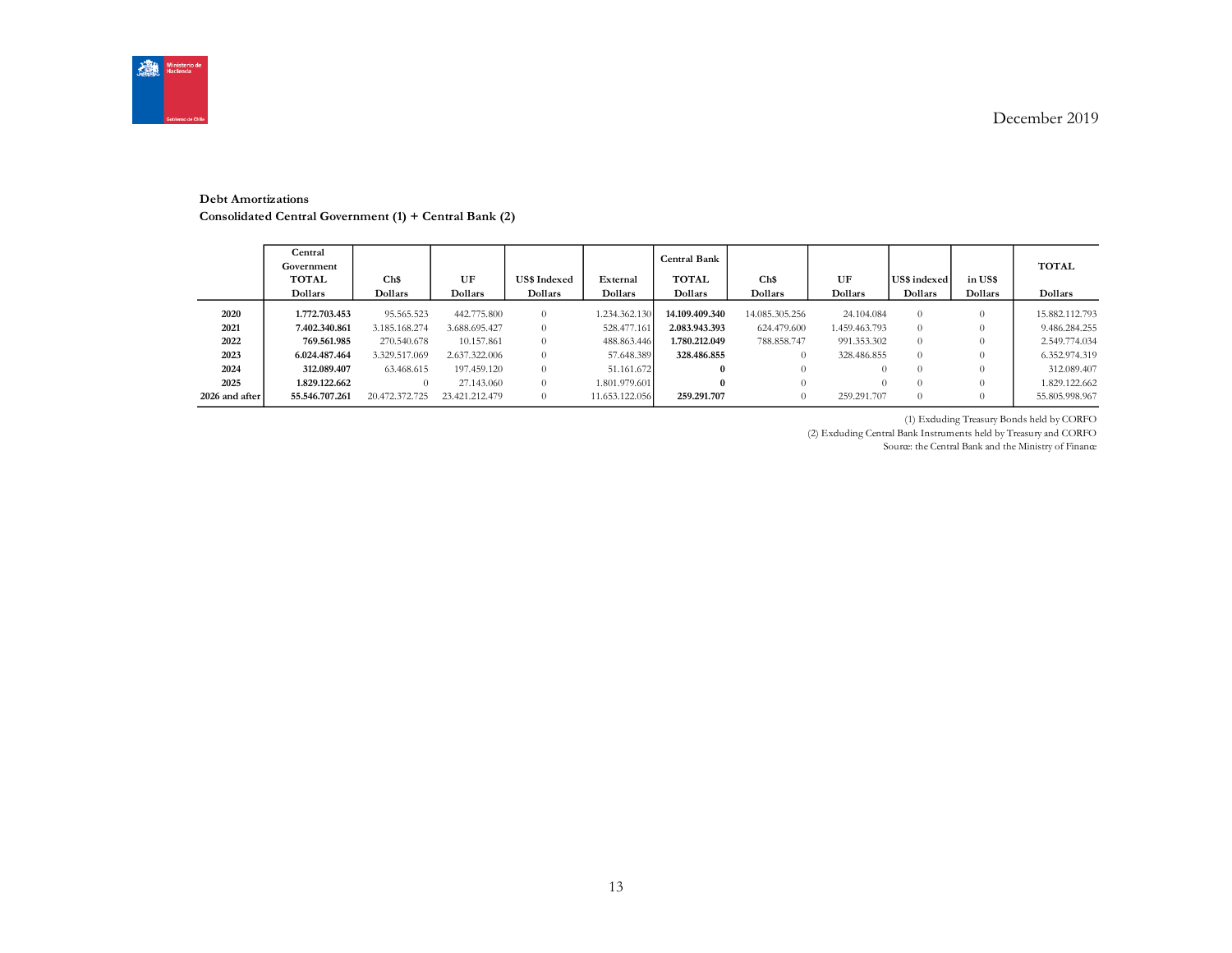<span id="page-13-0"></span>

# **APPENDIX 1**

# **Assets and Liabilities of the Central Government**

## <span id="page-13-1"></span>**a. Explanation of figures**

## **Liabilities**

Central Government debt is comprised of domestic and foreign debt of the Treasury Service and Corfo. The figures presented in this report are based on data from the Budget Office (Dipres) and the Treasury Service that have been harmonized to satisfy the requirements of this report.

Local currency debt is domestic debt of the Central Government and the Central Bank, the stock of papers in UF and pesos issued on the domestic market (BTU and BTP), and the domestic debt assumed by Corfo.

#### Foreign currency debt

*Domestic debt*: Debt owed by the Treasury Service to the Central Bank.

 *Foreign debt:* Debt of the Treasury Service and Corfo issued abroad in local and foreign currency, provided by Dipres. The figures differ from the foreign debt figures of the Central Government presented by the Central Bank in its two-week reports, mainly because the Central Bank does not include bonds issued by residents and held by nationals.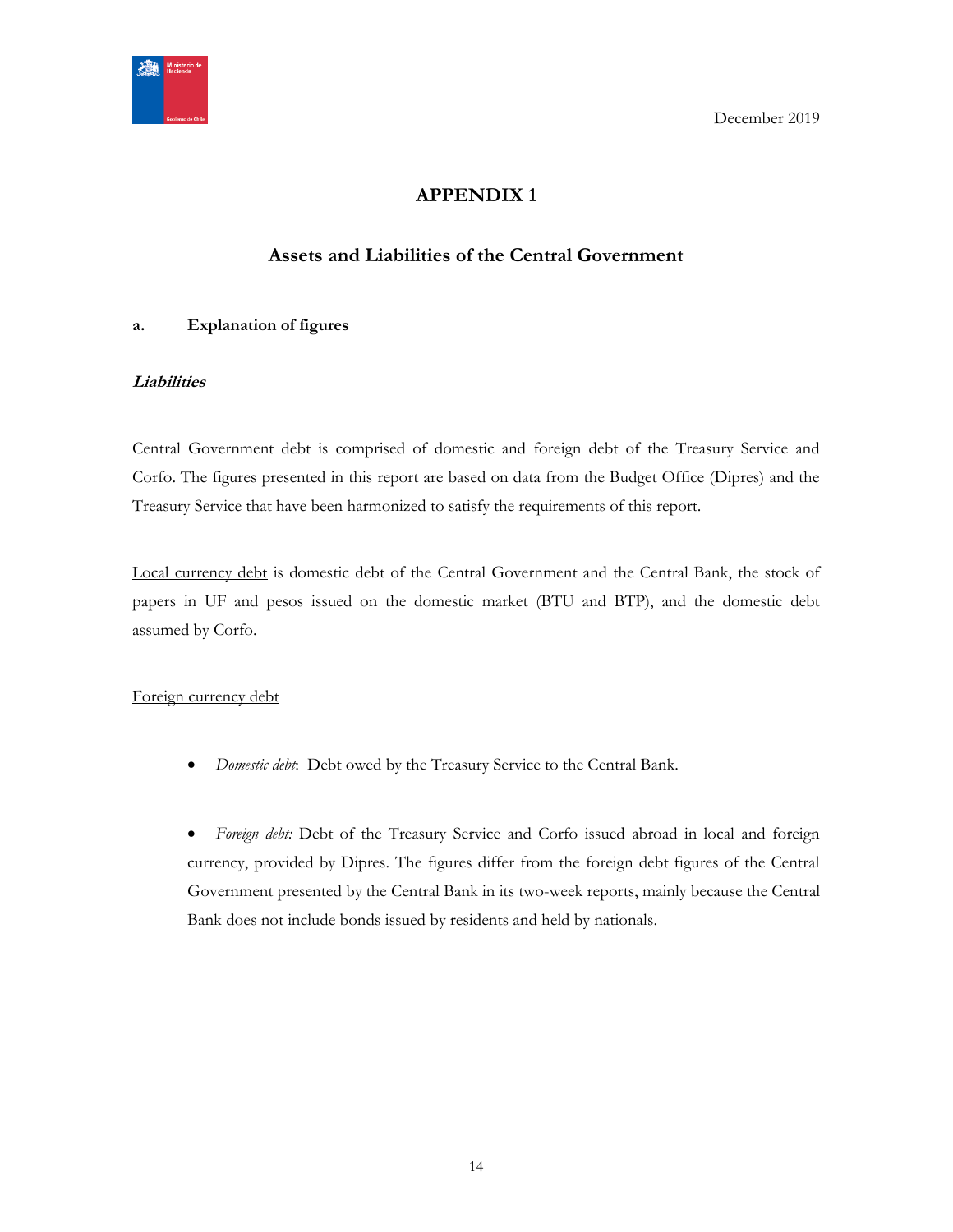

#### **Assets**

Local currency assets excluding government companies: Figures provided by the Comptroller General, presented in the Public Sector Equity Statements under the items local currency in cash, investments and placements in local currency in deposits, promissory notes, stocks and other securities and instruments; and loans in local currency, excluding loans to other government agencies and other loans.

Financial debt of government companies with the government: The financial debt of government companies obtained from their balance sheets and excluding income tax and deferred taxes.

Foreign currency assets: Cash in foreign currency investments and placements in foreign currency in deposits, including the Economic and Social Stabilization Fund (ESSF) and the Pension Reserve Fund (PRF); and loans in foreign currency to employees. Placements in foreign currency–denominated stocks are excluded because they correspond to shares of the government in international agencies that are permanent in nature.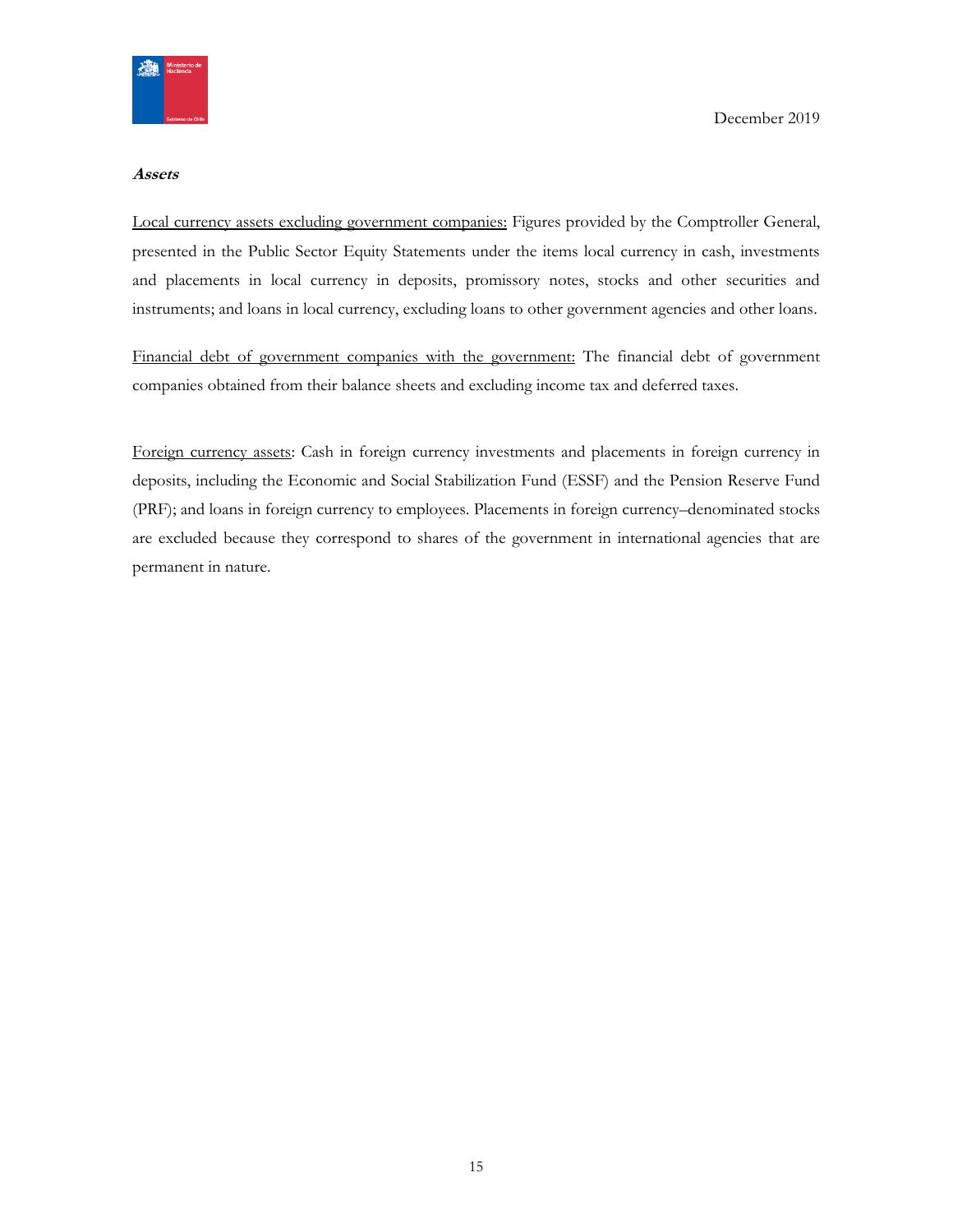

# **APPENDIX 2**

## <span id="page-15-1"></span><span id="page-15-0"></span>**Assets, Liabilities and Amortizations of the Central Bank of Chile**

The information on assets and liabilities of the Central Bank of Chile are figures published in the balance sheets of the Central Bank of Chile, although the classification criteria may differ. However, starting with publication of the balance sheet of December 2002, the Central Bank of Chile disclosed details to allow the replication of the figures presented in this report.<sup>1</sup>

Below is a description of the contents of each item in this publication as well as the nature of the information on the amortization schedule.

#### **Liabilities**

 $\overline{a}$ 

Notes issued by the Central Bank: Corresponds to the amount of notes, excluding interest and advance discounting. Bills issued for the purchase of overdue portfolio from banks (1989–1996) are also excluded.

Fiscal deposits in local and foreign currency: Includes deposits in the OPSF, funds for special international agency programs, the Infrastructure Fund and other deposits by the government. The assets from credits financed by international agencies are deducted from deposits in local currency.<sup>2</sup>

Other: The sum of other deposits and obligations, plus amounts in other liability accounts, plus the purchase of dollars under a net resale agreement (if the net balance is a liability), plus swaps and other foreign liabilities, excluding DEG allocations.

<sup>&</sup>lt;sup>1</sup>. Except for the local currency/foreign currency separation in other liabilities and assets.

<sup>&</sup>lt;sup>2</sup> Since the commercial risk is assumed by the Treasury Service, it was deemed appropriate to consider it a reduction in liabilities instead of an asset.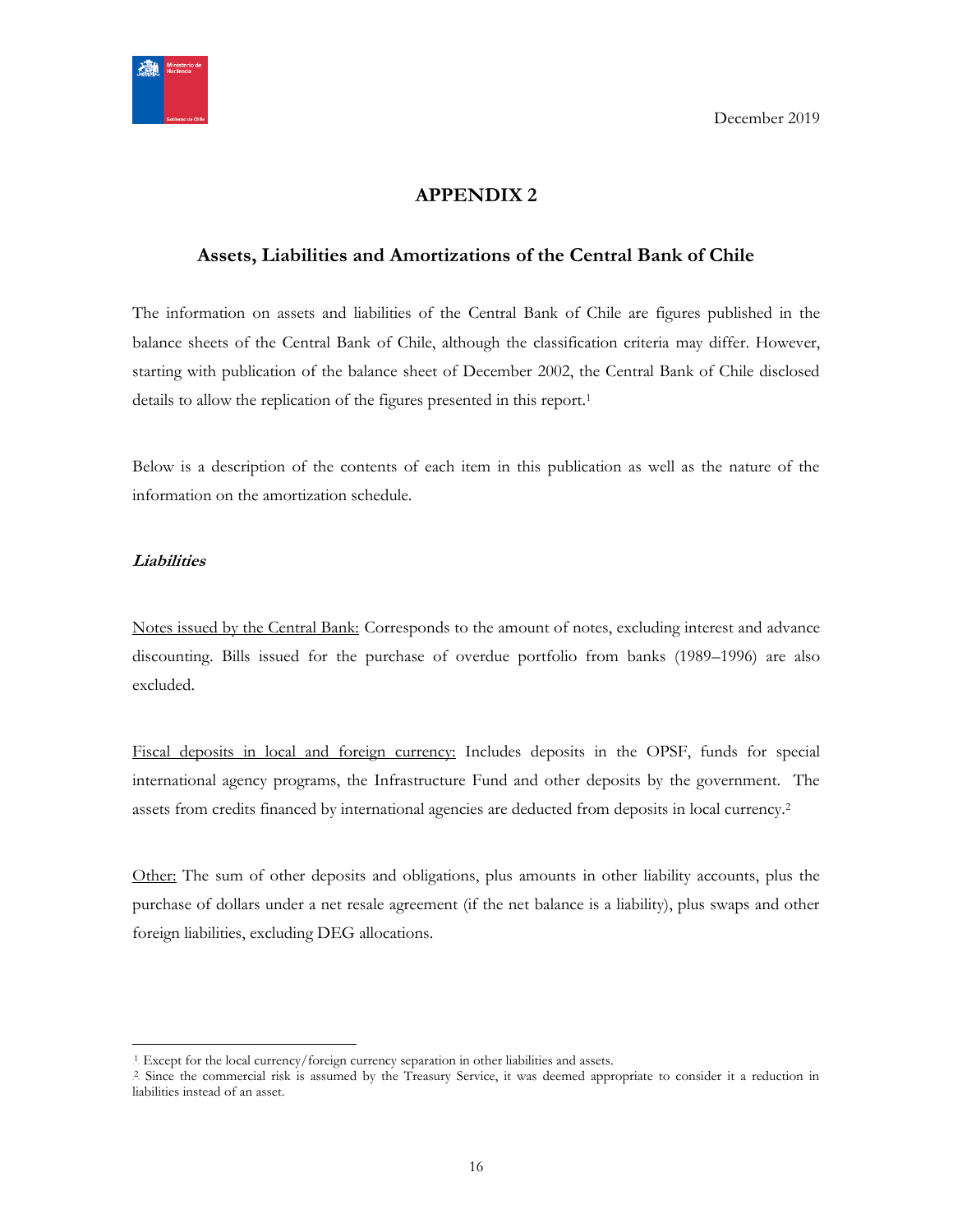

#### **Assets:**

Reserve Assets: In order to homologate the series through 2001, it includes reserve assets plus interest collectible abroad, less reserve liabilities, excluding from the latter liabilities under swaps. This concept was added as of 2002 to the book measurement of reserve assets.

Fiscal notes in local and foreign currency: This corresponds to notes that originated from fiscal transfers to the Central Bank under Laws 18,267 and 18,768. Prepayments of interest or principal are deducted from notes in dollars.

Other: This corresponds to the sum of credits to commercial banks plus the credit to Banco Estado, plus the credit to government companies, excluding credits to Corfo associated with popular capitalism (Law 18,401) and credit facilities using Treasury Service funded from international agencies; plus credit to other institutions, excluding the Central Savings and Loan Fund and the National Savings and Loan Association; plus contributions to International Agencies; plus other amounts in other assets abroad; plus other amounts in other asset accounts, excluding deferred loss, interest and advance discounting; plus the purchase of dollars under a net resale agreement (if the net balance is an asset).

Subordinated Debt:<sup>3</sup> For greater transparency, the amount of subordinated debt is presented even though it is not considered an asset of the Central Bank. Associated liabilities are subtracted (bills issued for the purchase of portfolio and subordinated debt provisions) and adjusted retroactively from 1989 to 1997 because of the deferred loss.

<sup>3</sup> Through 1995, this was a transaction by which some commercial banks had to allocate a fraction of their surpluses to servicing, for an indeterminate period of time, debt assumed by the Central Bank because of the financial crisis in the 80's. In that year, Laws 19,396 and 19,.359 were enacted that empowered banks unable to extinguish the debt in a period of 40 years to pay the debt by issuing new shares that were either listed for trading or given in payment. The difference between the book value of the debt and the market price of the shares resulted in a book loss that was deferred under such laws for absorption by subsequent surpluses.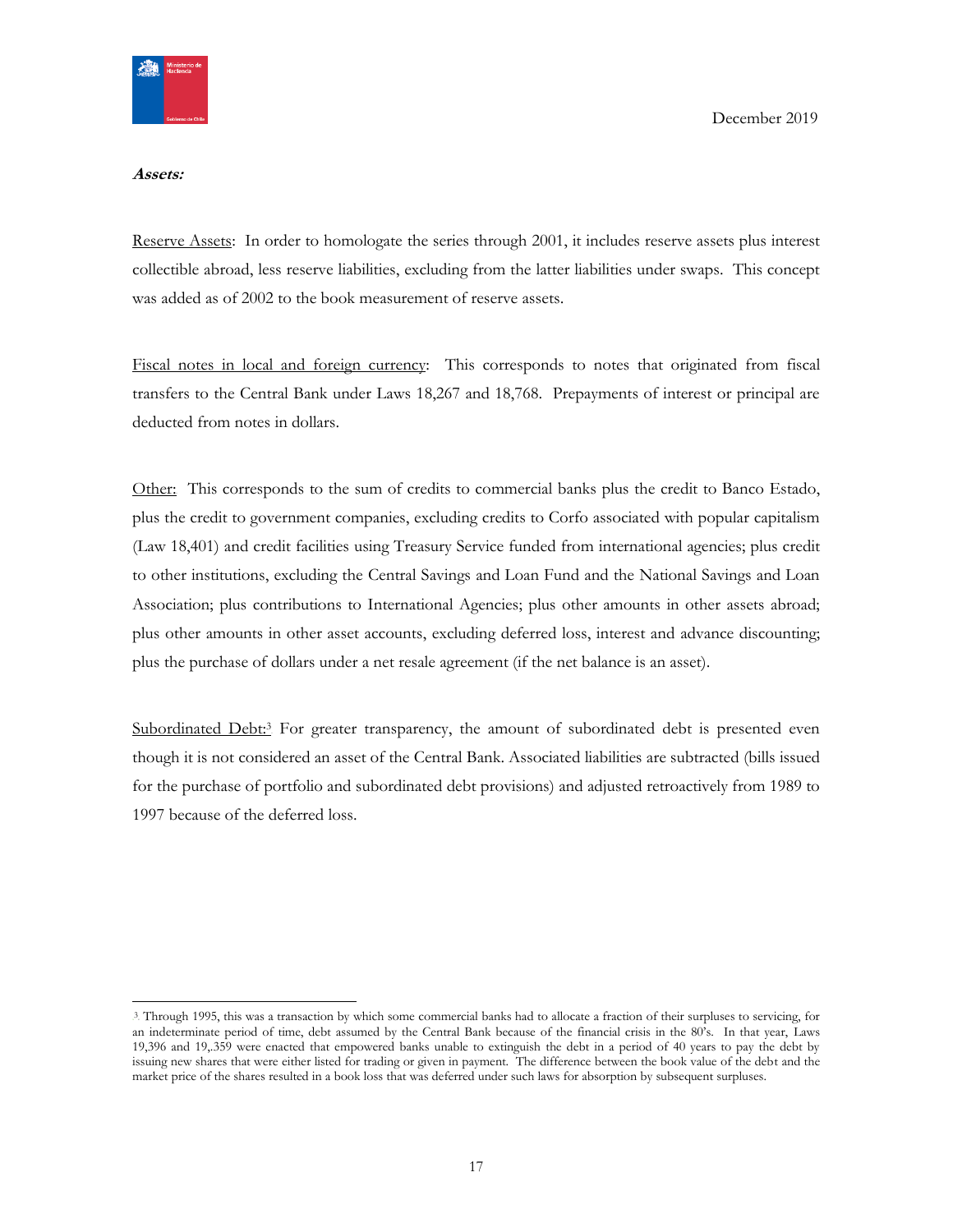

#### **Amortizations:**

The amortization program only includes notes on the over-the-counter market. The combined balance is equal to more than 99% of the total. The figures have been obtained from scheduled maturities that include principal and interest so the component of interest to be deducted had to be defined. In the case of notes with coupons, the amount of the respective coupon payment considered as interest has been considered as such, and for instruments that are redeemed with a single payment, the original issue discount has been considered as interest.

The scheduled amortizations exclude interest accrued and not yet serviced, which forms part of the scheduled payments considered to be interest. Moreover, the scheduled payments of principal on notes with coupons do not include the premium or discount balances at which the instruments were placed because coupon rates were used instead of historic placement rates.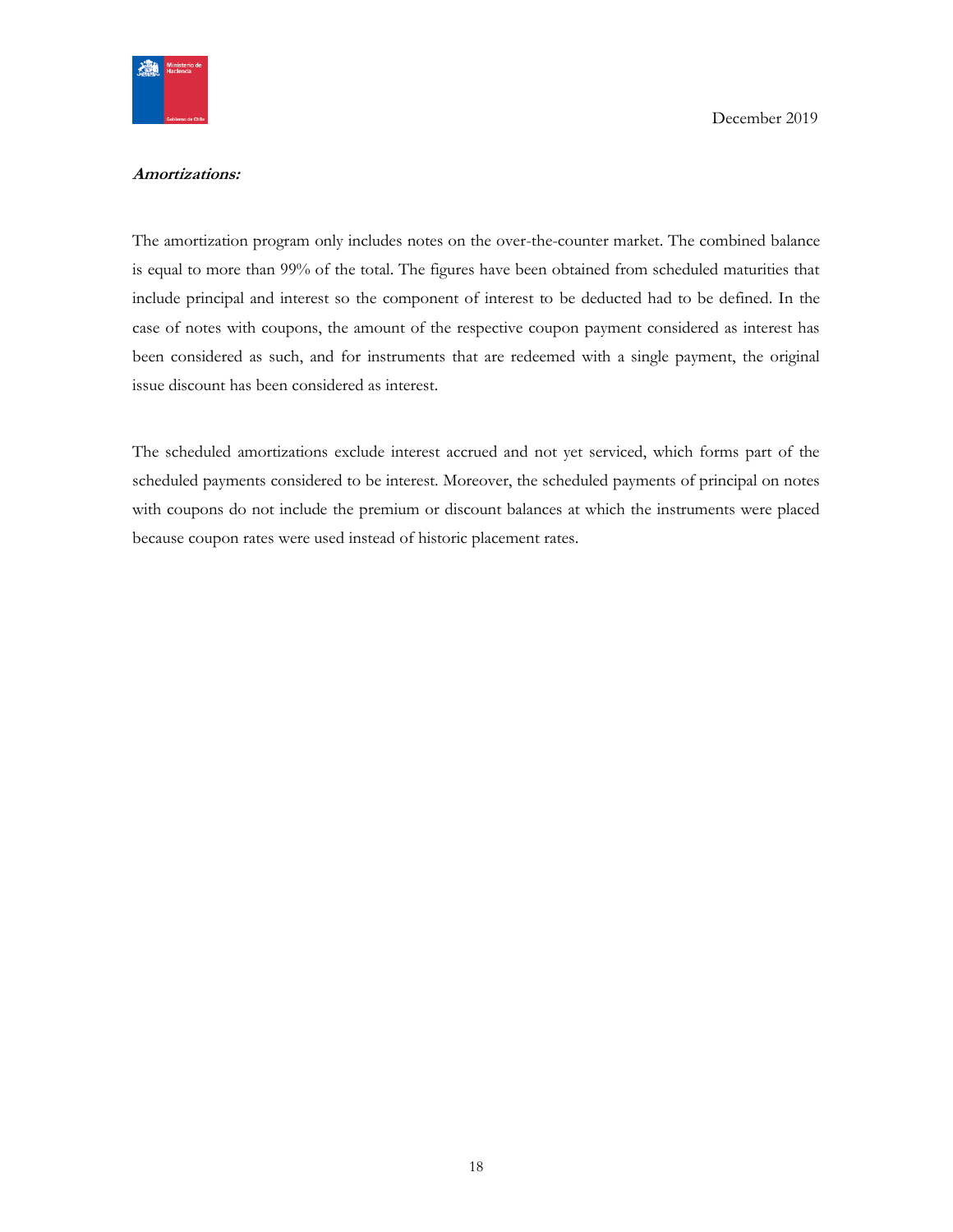

## **APPENDIX 3**

# **Government Company Debt and Guaranteed Debt of the Rest of the Public Sector**

#### **Financial Assets and Liabilities According to Audited Financial Statements**

**Consolidated Government-Owned Companies**

**In millions of pesos at the end of each period**

<span id="page-18-1"></span><span id="page-18-0"></span>

|                                               | 2006      | 2007      | 2008      | 2009      | 2010          | 2011                | 2012                | 2013      | 2014                                                        | 2015             | 2016                                       | 2017       | 2018       | $sep-19$   |
|-----------------------------------------------|-----------|-----------|-----------|-----------|---------------|---------------------|---------------------|-----------|-------------------------------------------------------------|------------------|--------------------------------------------|------------|------------|------------|
| . Financial Liabilities                       | 4.128.943 | 4.315.748 | 6.103.784 | 6.041.128 | 6.832.865     |                     |                     |           | 8.131.773 9.026.812 10.532.974 13.430.636                   |                  | 16.071.153 15.741.304                      | 15.245.334 | 17.661.760 | 19.624.484 |
| 1.1 Short Term (a)                            | 149.905   | 356.650   | 1.495.041 | 631.768   | 697.626       |                     | 1.269.801 1.181.417 | 1.127.000 | 1.100.174                                                   | 1.342.042        | 1.068.512                                  | 823.676    | 1.571.637  | 1.547.718  |
| 1.2 Long Term (b)                             | 3.873.702 | 3.829.437 | 4.485.    | 407       | 6 1 3 4 0 1 6 |                     | 6.861.898 7.845.395 |           |                                                             |                  | 9.405.974 12.330.462 14.729.110 14.672.792 | 14.421.658 | 16.090.123 | 18.076.766 |
| 1.3 Financial Liabilities with the Government | 105.335   | 129.661   | 122.967   | 1.982     | 1.223         | 74                  | $\Omega$            | $\theta$  | $\Omega$                                                    | $\left( \right)$ | $\Omega$                                   |            |            | $\Omega$   |
| 2. Financial Assets (4)                       | 665.084   | 1.236.557 | 545.962   | 692.479   | 688.005       | 1.301.721           | 1.255.156           | 1.146.806 | 1.608.081                                                   | 1.838.036        | 912.031                                    | 1.624.360  | 1.896.117  | 2.458.412  |
| 3. Net Financial Liabilities: (1) - (2)       | 3.463.859 | 3.079.191 | 5.557.821 | 5.348.649 | 6.144.859     | 6.830.052 7.771.656 |                     | 9.386.168 | 11.822.555                                                  |                  | 14.233.117 14.829.273                      | 13.620.974 | 15.765.644 | 17.166.072 |
| Note:                                         |           |           |           |           |               |                     |                     |           |                                                             |                  |                                            |            |            |            |
| Financial liabilities excluding debt owed the |           |           |           |           |               |                     |                     |           |                                                             |                  |                                            |            |            |            |
| government                                    | 4.023.607 | 4.186.086 | 5.980.817 | 6.039.146 | 6.831.642     |                     |                     |           | 8.131.700 9.026.812 10.532.974 13.430.636 16.071.153 15.741 |                  | .304                                       | 15.245.334 | 17.661.760 | 19.624.484 |
| Net financial liabilities excluding debt owed |           |           |           |           |               |                     |                     |           |                                                             |                  |                                            |            |            |            |
| the government                                | 3.358.524 | 2.949.530 | 5.434.854 | 5.346.667 | 6.143.637     | 6.829.978 7.77      | '1.656              |           | 9.386.168 11.822.555 14.233.117 14.829.273                  |                  |                                            | 13.620.974 | 15.765.644 | 17.166.072 |

(a) Includes short-term obligations and the short-term portions of long-term

obligations with banks and financial institutions, bonds and the short-term portion of long-term credits from suppliers.

(b) Includes long-term obligations with banks and financial institutions, bonds, and long-term credits with suppliers.

(c) Excluding deferred tax and income tax. Since 2010, this item corresponds to explicit debt

with the central government. Previously, it corresponded to the item called "payable accounts to related companies".

(d) Including disposable, certificates of deposit, net negotiable securities, financial investment agreements.

(e) Since March 2010 the methodology for data collection was modified, including new companies.

Source: Dipres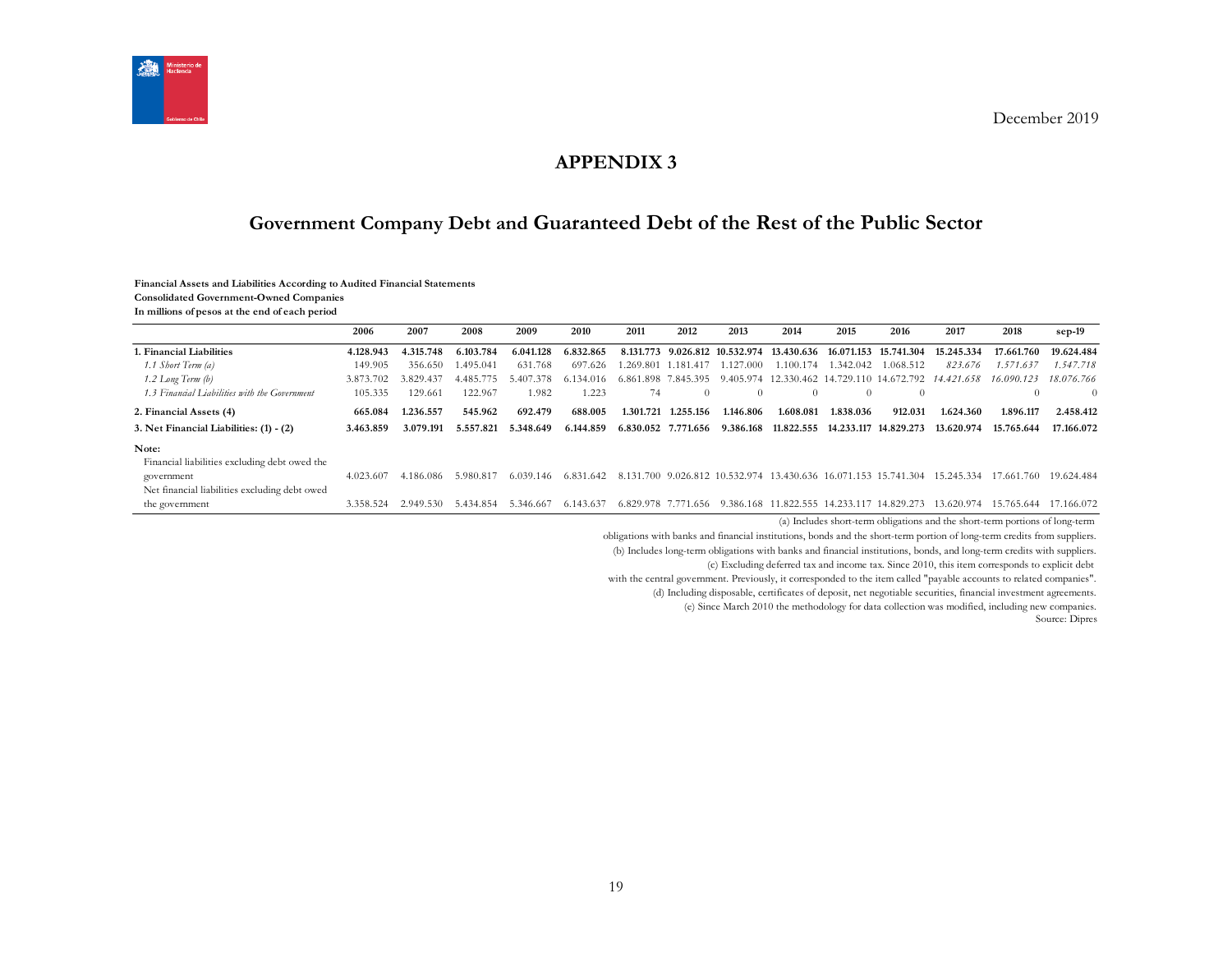

#### **Financial Assets and Liabilities According to Audited Financial Statements Consolidated Government-Owned Companies**

**As % of GDP**

|                                                             | 2006    | 2007    | 2008 | 2009    | 2010    | 2011    | 2012    | 2013    | 2014    | 2015    | 2016    | 2017    | 2018    | $sep-19$ |
|-------------------------------------------------------------|---------|---------|------|---------|---------|---------|---------|---------|---------|---------|---------|---------|---------|----------|
| 1. Financial Liabilities                                    | 5,0%    | 4,8%    | 6,5% | 6,2%    | 6,1%    | 6,7%    | 6,9%    | 7,6%    | 9,0%    | 10,1%   | 9,3%    | 8,5%    | 9,2%    | 9,9%     |
| 1.1 Short Term (a)                                          | 0,2%    | 0,4%    | 1,6% | 0,7%    | 0,6%    | $1,0\%$ | $0.9\%$ | 0.8%    | 0,7%    | 0.8%    | $0.6\%$ | 0,5%    | 0,8%    | 0,8%     |
| $1.2$ Long Term $(b)$                                       | 4,7%    | 4,2%    | 4,8% | 5,6%    | 5,5%    | 5,6%    | 6,0%    | 6,8%    | 8,3%    | 9,2%    | 8.7%    | 8,0%    | 8,4%    | 9,1%     |
| 1.3 Financial Liabilities with the Government               | 0,1%    | $0.1\%$ | 0,1% | $0.0\%$ | $0,0\%$ | $0.0\%$ | $0.0\%$ | $0.0\%$ | $0.0\%$ | $0.0\%$ | $0.0\%$ | $0.0\%$ | 0,0%    | $0,0\%$  |
| 2. Financial Assets (4)                                     | $0.8\%$ | 1,4%    | 0,6% | 0,7%    | 0,6%    | 1,1%    | $1,0\%$ | 0,8%    | 1,1%    | 1,2%    | 0,5%    | 0,9%    | 1,0%    | 1,2%     |
| 3. Net Financial Liabilities: (1) - (2)                     | 4,2%    | 3,4%    | 5,9% | 5,5%    | 5,5%    | 5,6%    | 6,0%    | 6,8%    | 8,0%    | 8,9%    | 8,7%    | 7,6%    | 8,2%    | 8,7%     |
| Note:<br>Financial liabilities excluding debt owed the      |         |         |      |         |         |         |         |         |         |         |         |         |         |          |
| government<br>Net financial liabilities excluding debt owed | 4,9%    | 4,6%    | 6,4% | 6,2%    | $6,1\%$ | 6,7%    | 6,9%    | 7,6%    | $9,0\%$ | 10,1%   | 9,3%    | 8,5%    | $9,2\%$ | 9,9%     |
| the government                                              | 4,1%    | 3,3%    | 5,8% | 5,5%    | 5,5%    | 5,6%    | 6,0%    | 6,8%    | 8,0%    | 8,9%    | 8,7%    | 7,6%    | 8,2%    | 8,7%     |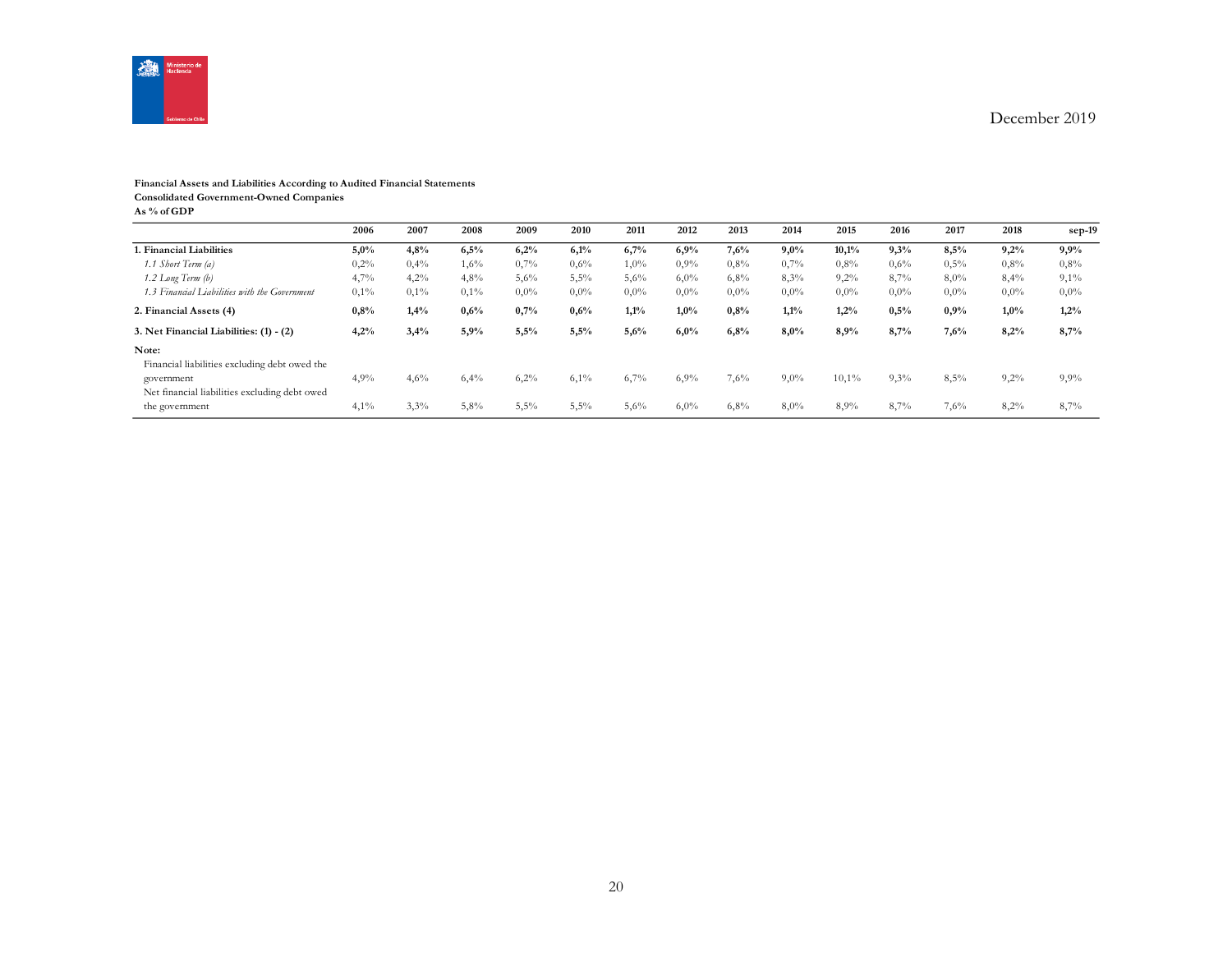

|                              | 1991                       | 1992         | 1993               | 1994                      | 1995               | 1996               | 1997        | 1998 1999               |                    |                         |             | 2000 2001 2002 2003       |                    |                      | 2004 2005 2006 2007 2008 2009 2010 |                         |                    |                         |             |             |                    |             |                    |                         |                    |                         |             |                            | 2011 2012 2013 2014 2015 2016 2017 2018 sep-19 |
|------------------------------|----------------------------|--------------|--------------------|---------------------------|--------------------|--------------------|-------------|-------------------------|--------------------|-------------------------|-------------|---------------------------|--------------------|----------------------|------------------------------------|-------------------------|--------------------|-------------------------|-------------|-------------|--------------------|-------------|--------------------|-------------------------|--------------------|-------------------------|-------------|----------------------------|------------------------------------------------|
| CODELCO                      | $\mathbf x$                | $\mathbf X$  | $\mathbf X$        | $\mathbf x$               | $\mathbf x$        | $\mathbf x$        | $\mathbf X$ | $\mathbf x$             | $\bf x$            | $\mathbf x$             | $\mathbf x$ | $\mathbf x$               | $\mathbf x$        | $\mathbf x$          | $\mathbf x$                        | $\mathbf x$             | $\bf x$            | $\bf x$                 | $\mathbf x$ | $\mathbf x$ | $\mathbf x$        | $\mathbf X$ | $\mathbf x$        | $\mathbf x$             | $\mathbf x$        | $\mathbf x$             | $\mathbf x$ | $\mathbf x$                | $\mathbf x$                                    |
| <b>ENAP</b>                  | $\mathbf x$                | X            | $\bar{x}$          | $\mathbf x$               | $\bar{X}$          | $\mathbf x$        | $\mathbf X$ | $\mathbf x$             | $\bf x$            | $\overline{\mathbf{x}}$ | x           | X                         | $\bf x$            | $\mathbf x$          | $\bf{X}$                           | $\mathbf x$             | $\bf x$            | $\overline{\mathbf{x}}$ | X           | $\bf x$     | $\bf x$            | X           | $\mathbf x$        | $\mathbf x$             | $\bf x$            | $\overline{\mathbf{x}}$ | X           | $\mathbf x$                | $\mathbf x$                                    |
| <b>ENAMI</b>                 | $\mathbf x$                | X            | $\bar{\mathbf{x}}$ | $\bar{X}$                 | $\bar{x}$          | $\bar{x}$          | $\bar{x}$   | $\bar{X}$               | $\bar{x}$          | $\overline{\mathbf{x}}$ | X           | $\bar{X}$                 | $\bar{x}$          | $\bar{x}$            | $\bar{x}$                          | $\mathbf x$             | $\bar{x}$          |                         | x           | $\bar{X}$   | x                  | $\bar{x}$   | $\bar{x}$          | $\mathbf X$             | $\bar{X}$          |                         | x           | $\mathbf X$                | $\mathbf x$                                    |
| Empresas portuarias          |                            |              |                    |                           |                    |                    |             |                         |                    |                         |             |                           |                    |                      |                                    |                         |                    |                         |             |             |                    |             |                    |                         |                    |                         |             |                            |                                                |
| Emporchi                     | $\mathbf x$                | X            | X                  | $\bf{X}$                  | $\bf{X}$           | $\mathbf x$        | $\mathbf x$ |                         |                    |                         |             |                           |                    |                      |                                    |                         |                    |                         |             |             |                    |             |                    |                         |                    |                         |             |                            |                                                |
| Arica                        |                            |              |                    |                           |                    |                    |             | $\mathbf x$             | $\bar{x}$          |                         | X           | X                         | X                  | X                    | $\bar{X}$                          | $\mathbf x$             | X                  |                         | X           | X           | X                  | x           | $\bar{X}$          | X                       | $\bf x$            |                         | X           | $\bf x$                    | $\mathbf x$                                    |
| Iquique                      |                            |              |                    |                           |                    |                    |             | $\mathbf x$             | X                  | $\bf x$                 | Χ           | $\boldsymbol{\mathrm{x}}$ | X                  | $\mathbf x$          | $\bf{X}$                           | $\mathbf x$             | X                  | $\overline{\mathbf{x}}$ | x           | $\bf x$     | X                  | X           | $\bf{X}$           | $\mathbf x$             | X                  |                         | X           | $\mathbf x$                | $\mathbf x$                                    |
| Antofagasta                  |                            |              |                    |                           |                    |                    |             | $\mathbf x$             | $\bar{x}$          | $\bf x$                 | X           | $\bf x$                   | $\bar{x}$          | X                    | $\bar{x}$                          | $\mathbf X$             | $\bar{x}$          | $\overline{\mathbf{x}}$ | x           | $\bar{X}$   | $\bar{x}$          | x           | $\bar{x}$          | $\mathbf X$             | $\bar{x}$          | x                       | x           | $\mathbf X$                | $\mathbf x$                                    |
| Coquimbo                     |                            |              |                    |                           |                    |                    |             | $\mathbf x$             | X                  | x                       | X           | $\bf x$                   | X                  | $\bf x$              | $\bar{X}$                          | $\bar{x}$               | X                  |                         | X           | $\bf x$     | X                  | x           | $\bar{x}$          | $\bar{\mathbf{x}}$      | $\bar{X}$          |                         | X           | $\mathbf x$                | $\bar{\mathbf{x}}$                             |
| Valaparaíso                  |                            |              |                    |                           |                    |                    |             | $\mathbf x$             | $\bar{\mathbf{x}}$ | $\bar{X}$               | X           | $\bar{X}$                 | $\bar{x}$          | $\bar{X}$            | $\bar{\mathbf{x}}$                 | $\bar{\mathbf{x}}$      | $\bar{\mathbf{x}}$ |                         | x           | $\bar{X}$   | x                  | $\bar{x}$   | X                  | $\mathbf x$             | $\bar{\mathbf{x}}$ |                         | x           | $\mathbf x$                | $\mathbf x$                                    |
| San Antonio                  |                            |              |                    |                           |                    |                    |             | X                       | X                  | $\overline{\mathbf{x}}$ | X           | $\bf x$                   | X                  | X                    | $\bar{x}$                          | $\mathbf x$             | $\bf x$            | $\overline{\mathbf{x}}$ | X           | $\bf x$     | X                  | x           | $\bar{X}$          | $\mathbf x$             | $\bar{X}$          | $\overline{\mathbf{x}}$ | X           | $\mathbf x$                | $\mathbf x$                                    |
| San Vicente Talcahuano       |                            |              |                    |                           |                    |                    |             | $\mathbf x$             | $\bar{x}$          | x                       | X           | $\bf x$                   | $\bar{x}$          | $\bf x$              | $\bar{X}$                          | $\mathbf x$             | $\bar{x}$          | X                       | X           | $\bf x$     | $\bar{x}$          | X           | $\bar{X}$          | $\mathbf x$             | $\bar{X}$          | X                       | X           | $\mathbf x$                | $\mathbf x$                                    |
| <b>Puerto Montt</b>          |                            |              |                    |                           |                    |                    |             | $\mathbf x$             | $\bf x$            | $\overline{\mathbf{x}}$ | X           | $\bf x$                   | X                  | $\bf x$              | $\bf{X}$                           | $\mathbf x$             | $\bf x$            | $\overline{\mathbf{x}}$ | X           | $\bf x$     |                    | X           | $\bf{X}$           | $\mathbf x$             | $\bf x$            | $\overline{\mathbf{x}}$ | X           |                            | $\mathbf x$                                    |
| Chacabuco                    |                            |              |                    |                           |                    |                    |             | $\mathbf x$             | $\bar{x}$          | $\bar{X}$               | X           | $\bar{X}$                 | $\bar{x}$          | $\bar{X}$            | $\bar{x}$                          | $\mathbf X$             | $\bar{x}$          |                         | x           | $\bar{X}$   | X<br>$\bar{x}$     | $\bar{x}$   | $\bar{x}$          | $\mathbf X$             | $\bar{x}$          |                         | x           | $\mathbf x$<br>$\mathbf X$ | $\mathbf x$                                    |
| Austral                      |                            |              |                    |                           |                    |                    |             | $\mathbf x$             | $\bar{X}$          | $\overline{\mathbf{x}}$ | x           | $\bf x$                   | $\bar{x}$          | X                    | $\bar{x}$                          |                         | $\bar{x}$          | X                       |             |             |                    |             |                    |                         |                    | X                       |             | $\mathbf X$                | $\mathbf x$                                    |
| <b>Empresas Sanitarias</b>   |                            |              |                    |                           |                    |                    |             |                         |                    |                         |             |                           |                    |                      |                                    | $\mathbf x$             |                    |                         | x           | $\bf{X}$    | $\bar{\mathbf{x}}$ | X           | $\bf x$            | $\mathbf x$             | $\bf x$            | X                       | X           |                            |                                                |
| <b>ECONSSA</b>               |                            |              |                    |                           |                    |                    |             |                         |                    |                         |             |                           |                    |                      |                                    |                         |                    | $\overline{\mathbf{x}}$ | x           | x           | x                  | x           | X                  | x                       | ×                  |                         | x           | $\bf x$                    | $\mathbf x$                                    |
| <b>ESSAT</b>                 |                            |              |                    |                           |                    |                    |             |                         |                    |                         |             |                           |                    |                      |                                    |                         |                    |                         |             |             |                    |             |                    |                         |                    |                         |             |                            |                                                |
| <b>ESSAN</b>                 | $\mathbf x$<br>$\mathbf x$ | X<br>$\bf x$ | X<br>$\bar{x}$     | $\bar{X}$                 | $\bar{x}$          |                    | $\bar{x}$   | $\bar{X}$               | $\bar{x}$          |                         |             |                           | x<br>$\bar{x}$     | $\bf x$<br>$\bar{X}$ | $\bar{x}$                          | $\mathbf X$             | $\mathbf x$        |                         |             |             |                    |             |                    |                         |                    |                         |             |                            |                                                |
| <b>EMSSAT</b>                |                            |              |                    |                           |                    | x                  |             |                         |                    |                         | X           | $\bf x$                   |                    |                      |                                    |                         |                    |                         |             |             |                    |             |                    |                         |                    |                         |             |                            |                                                |
| <b>ESSCO</b>                 | $\mathbf x$                | $\bar{x}$    | $\bar{\mathbf{x}}$ | $\bf{X}$                  | $\bar{x}$          | X                  | $\bar{x}$   | $\bf{X}$                | $\bar{\mathbf{x}}$ |                         | X           | $\bf{X}$                  | $\bar{\mathbf{x}}$ | $\bar{X}$            |                                    |                         |                    |                         |             |             |                    |             |                    |                         |                    |                         |             |                            |                                                |
|                              | $\mathbf x$                | $\bf x$      | $\bar{\mathbf{x}}$ | $\bf x$                   | X                  | X                  | $\bar{x}$   | $\mathbf x$             | $\bar{X}$          | $\overline{\mathbf{x}}$ | X           | $\bar{X}$                 | $\bar{X}$          | $\bar{X}$            |                                    |                         |                    |                         |             |             |                    |             |                    |                         |                    |                         |             |                            |                                                |
| <b>ESVAL</b>                 | $\mathbf x$                | X            | X                  | $\bf x$                   | X                  |                    | $\bar{x}$   | $\bar{X}$               |                    |                         |             |                           |                    |                      |                                    |                         |                    |                         |             |             |                    |             |                    |                         |                    |                         |             |                            |                                                |
| <b>ESSEL</b>                 | $\mathbf X$                | $\bf x$      | X                  | $\bf x$                   | X                  | x                  | $\bar{x}$   | $\bar{\mathbf{x}}$      | x                  |                         |             |                           |                    |                      |                                    |                         |                    |                         |             |             |                    |             |                    |                         |                    |                         |             |                            |                                                |
| <b>ESSAM</b>                 | $\mathbf x$                | $\bar{x}$    | $\bar{\mathbf{x}}$ | $\bf x$                   | $\bar{x}$          |                    | $\bar{x}$   | $\bar{X}$               | $\bar{x}$          |                         |             |                           |                    |                      |                                    |                         |                    |                         |             |             |                    |             |                    |                         |                    |                         |             |                            |                                                |
| <b>ESSBIO</b>                | $\mathbf x$                | X            | $\bar{\mathbf{x}}$ | $\bf x$                   | $\bar{x}$          | x                  | $\bar{x}$   | $\bar{X}$               | X                  |                         |             |                           |                    |                      |                                    |                         |                    |                         |             |             |                    |             |                    |                         |                    |                         |             |                            |                                                |
| <b>ESSAR</b>                 | $\mathbf x$                | $\mathbf x$  | X                  | $\boldsymbol{\mathrm{x}}$ | X                  | $\bf x$            | $\mathbf X$ | $\mathbf x$             | X                  |                         | X           | $\bf x$                   | X                  |                      |                                    |                         |                    |                         |             |             |                    |             |                    |                         |                    |                         |             |                            |                                                |
| <b>ESSAL</b>                 | $\mathbf X$                | $\bf x$      | $\bar{\mathbf{x}}$ | $\bf x$                   | $\bar{x}$          | x                  | $\bar{x}$   | $\bar{X}$               |                    |                         |             |                           |                    |                      |                                    |                         |                    |                         |             |             |                    |             |                    |                         |                    |                         |             |                            |                                                |
| <b>EMSSAT</b>                | $\mathbf x$                | $\bf x$      | X                  | $\bf x$                   | X                  | $\bf x$            | $\bar{x}$   | $\bf x$                 | X                  |                         | X           | x                         | X                  |                      |                                    |                         |                    |                         |             |             |                    |             |                    |                         |                    |                         |             |                            |                                                |
| <b>ESMAG</b>                 | $\mathbf X$                | $\bar{x}$    | $\bar{\mathbf{x}}$ | $\bar{X}$                 | $\bar{\mathbf{x}}$ | $\bar{\mathbf{x}}$ | $\bar{x}$   | $\bf{X}$                | $\bar{x}$          |                         | X           | $\bar{X}$                 | $\bar{x}$          |                      |                                    |                         |                    |                         |             |             |                    |             |                    |                         |                    |                         |             |                            |                                                |
| <b>EMOS</b>                  | $\mathbf x$                | $\bar{x}$    | $\bar{x}$          | $\bar{X}$                 | $\bar{x}$          | X                  | $\bar{x}$   | $\bar{X}$               |                    |                         |             |                           |                    |                      |                                    |                         |                    |                         |             |             |                    |             |                    |                         |                    |                         |             |                            |                                                |
| <b>EFE</b>                   | $\mathbf x$                | X            | X                  | $\bf x$                   | X                  |                    | $\bar{x}$   | $\bf x$                 | X                  |                         |             |                           |                    |                      | X                                  |                         |                    |                         |             |             |                    |             | $\bar{x}$          | X                       | X                  |                         |             | X                          | $\overline{\mathbf{x}}$                        |
| Correos                      | $\mathbf x$                | X            | X                  | $\bf x$                   | X                  | $\bf x$            | X           | X                       | X                  |                         | X           | $\bf x$                   | X                  | X                    | X                                  | $\bar{x}$               | X                  | $\overline{\mathbf{x}}$ | x           | $\bf x$     | X                  | X           | $\bf x$            | $\mathbf X$             | X                  |                         | X           | $\mathbf x$                | $\mathbf x$                                    |
| Metro                        | $\mathbf X$                | $\bar{x}$    | $\bar{\mathbf{x}}$ | $\bar{x}$                 | $\bar{x}$          | $\bar{\mathbf{x}}$ | $\bar{x}$   | $\bar{X}$               | $\bar{x}$          |                         | X           | $\bar{x}$                 | $\bar{x}$          | $\bf x$              | $\bar{x}$                          | $\bar{x}$               | $\bar{x}$          |                         | x           | $\bar{x}$   | x                  | X           | $\bar{x}$          | $\mathbf X$             | $\bar{x}$          | $\overline{\mathbf{x}}$ | x           | $\mathbf x$                | $\mathbf X$                                    |
| Polla                        | $\mathbf X$                | X            | X                  | $\bf x$                   | $\bar{x}$          | $\bf x$            | $\bar{x}$   | $\mathbf x$             | $\bar{X}$          | X                       | X           | $\bf x$                   | $\bar{X}$          | $\mathbf x$          | $\bar{x}$                          | $\mathbf x$             | $\bar{X}$          | x                       | X           | $\bar{X}$   | $\bar{x}$          | X           | $\bar{X}$          | $\mathbf x$             | $\bar{X}$          | X                       | X           | $\mathbf X$                | $\mathbf x$                                    |
| ZOFRI                        | $\mathbf x$                | $\bar{X}$    | $\bar{\mathbf{x}}$ | $\bar{X}$                 | $\bar{\mathbf{x}}$ | $\bf x$            | $\bar{x}$   | $\bar{X}$               | $\bar{\mathbf{x}}$ | X                       | X           | $\bar{X}$                 | $\bar{\mathbf{x}}$ | $\bf x$              | $\bar{\mathbf{x}}$                 | $\bar{\mathbf{x}}$      | $\bar{\mathbf{x}}$ |                         | x           | $\bar{X}$   | X                  |             | $\bar{x}$          | $\bar{\mathbf{x}}$      | $\bar{\mathbf{x}}$ | X                       | x           | $\bf x$                    | $\mathbf x$                                    |
| <b>ENACAR</b>                | $\boldsymbol{\mathrm{X}}$  | $\bf x$      | X                  | $\bf x$                   | X                  | X                  | $\bar{x}$   | $\overline{\mathbf{x}}$ | X                  |                         | x           | $\bf x$                   | X                  | X                    | $\bar{X}$                          | $\mathbf x$             | X                  |                         | X           | $\bf x$     | x                  | x           | $\bar{X}$          | $\bar{\mathbf{x}}$      | $\bf x$            | $\bf x$                 |             |                            |                                                |
| <b>EMAZA</b>                 | $\mathbf x$                | X            | $\bar{\mathbf{x}}$ | $\bar{X}$                 | $\bar{x}$          | $\bar{x}$          | $\bar{x}$   | $\bar{X}$               | $\bar{x}$          |                         | X           | $\bf x$                   | $\bar{x}$          | $\bar{x}$            | $\bar{x}$                          | $\mathbf x$             | $\bar{x}$          |                         | x           | $\bar{X}$   | x                  | $\bar{x}$   |                    |                         |                    |                         |             |                            |                                                |
| <b>SACOR</b>                 | $\bf x$                    | $\bf x$      | $\bar{\mathbf{x}}$ | $\bf x$                   | $\bar{x}$          | $\bf x$            | $\bar{x}$   | $\bar{x}$               | $\bar{X}$          | X                       | X           | $\bf x$                   | $\bar{x}$          | $\bf x$              | $\bar{x}$                          | $\bar{\mathbf{x}}$      | $\bar{x}$          | X                       | x           | $\bar{X}$   | $\bar{x}$          | x           | $\bar{x}$          | $\bf x$                 | $\bar{X}$          | X                       | x           | $\mathbf x$                | $\mathbf x$                                    |
| <b>COTRISA</b>               | $\mathbf x$                | $\bar{x}$    | $\bar{\mathbf{x}}$ | $\bf{X}$                  | $\bar{\mathbf{x}}$ | $\bf x$            | $\bar{x}$   | $\bf{X}$                | $\bar{\mathbf{x}}$ |                         | X           | $\bf{X}$                  | $\bar{\mathbf{x}}$ | $\bf x$              | $\bar{\mathbf{x}}$                 | $\overline{\mathbf{x}}$ | $\bar{\mathbf{x}}$ |                         | x           | $\bf x$     | X                  |             | $\bar{\mathbf{x}}$ | $\overline{\mathbf{x}}$ | $\bar{\mathbf{x}}$ |                         |             | $\mathbf X$                | $\mathbf x$                                    |
| La Nación                    | $\mathbf x$                | X            | X                  | $\bf x$                   | X                  | x                  | $\bar{x}$   | $\bf x$                 | X                  |                         | X           | $\bf x$                   | X                  | X                    | $\bar{x}$                          | $\bar{x}$               | X                  |                         | x           | $\bf x$     | $\bar{X}$          | X           | $\bar{X}$          | $\mathbf x$             | $\bar{X}$          | $\overline{\mathbf{x}}$ | X           | $\mathbf x$                | $\mathbf X$                                    |
| Puerto Madero                |                            |              |                    |                           |                    |                    |             |                         |                    |                         |             |                           |                    |                      |                                    |                         |                    |                         |             | $\bf x$     | x                  | X           | $\bar{\mathbf{x}}$ | $\overline{\mathbf{x}}$ | $\bar{x}$          |                         | X           | $\mathbf x$                | $\overline{\mathbf{x}}$                        |
| <b>SASIPA</b>                | $\mathbf x$                | X            | х                  | X                         | X                  | x                  | X           | X                       | X                  |                         | х           | X                         | X                  | x                    | X                                  | х                       | X                  | x                       | X           | $\bf x$     | $\bar{x}$          | X           | $\bar{x}$          | $\mathbf x$             | $\bf x$            | x                       | X           | $\mathbf X$                | $\mathbf x$                                    |
| TV Nacional                  | S/I                        | $\bar{X}$    | $\bar{\mathbf{x}}$ | $\bar{X}$                 | $\bar{x}$          | $\bar{X}$          | $\bar{x}$   | $\bar{X}$               | $\bar{x}$          |                         | X           | $\bar{X}$                 | $\bar{x}$          | $\bar{X}$            | $\bar{x}$                          | $\bar{x}$               | $\bar{x}$          |                         | x           | $\bar{X}$   | X                  |             | $\bar{x}$          | $\bar{x}$               | $\bar{x}$          |                         | x           | $\mathbf x$                | $\mathbf x$                                    |
| Asmar                        |                            |              |                    |                           |                    |                    |             |                         |                    |                         |             |                           |                    |                      |                                    |                         |                    |                         |             | $\bar{X}$   | $\bar{x}$          | X           | $\bar{x}$          | $\mathbf X$             | $\bar{X}$          |                         | X           | $\mathbf X$                | $\mathbf X$                                    |
| Enaer                        |                            |              |                    |                           |                    |                    |             |                         |                    |                         |             |                           |                    |                      |                                    |                         |                    |                         |             | $\mathbf X$ | $\bar{\mathbf{x}}$ | $\bar{x}$   | $\bf{X}$           | $\mathbf x$             | $\bf x$            | $\bf x$                 | x           | $\mathbf x$                | $\mathbf x$                                    |
| Famae                        |                            |              |                    |                           |                    |                    |             |                         |                    |                         |             |                           |                    |                      |                                    |                         |                    |                         |             | $\mathbf x$ | $\bf x$            | $\bf x$     | $\bar{\mathbf{x}}$ | $\mathbf x$             | $\bar{X}$          | $\bf x$                 | $\bar{x}$   | $\mathbf x$                | $\mathbf x$                                    |
| Casa de Moneda S.A.          |                            |              |                    |                           |                    |                    |             |                         |                    |                         |             |                           |                    |                      |                                    |                         |                    |                         |             | $\bar{X}$   | $\bar{x}$          | x           | $\bar{X}$          | $\mathbf x$             | $\bf x$            | X                       | X           | $\mathbf x$                | $\mathbf x$                                    |
| <b>Empresas Privatizadas</b> |                            |              |                    |                           |                    |                    |             |                         |                    |                         |             |                           |                    |                      |                                    |                         |                    |                         |             |             |                    |             |                    |                         |                    |                         |             |                            |                                                |
| <b>EDELAYSEN</b>             | $\mathbf x$                | $\mathbf x$  | X                  | $\boldsymbol{\mathrm{x}}$ | X                  |                    | x           |                         |                    |                         |             |                           |                    |                      |                                    |                         |                    |                         |             |             |                    |             |                    |                         |                    |                         |             |                            |                                                |
| <b>EDELNOR</b>               | $\mathbf x$                | X            | X                  |                           |                    |                    |             |                         |                    |                         |             |                           |                    |                      |                                    |                         |                    |                         |             |             |                    |             |                    |                         |                    |                         |             |                            |                                                |
| <b>COLBUN</b>                | $\mathbf x$                | X            | X                  | $\boldsymbol{\mathrm{x}}$ | $\bf x$            |                    |             |                         |                    |                         |             |                           |                    |                      |                                    |                         |                    |                         |             |             |                    |             |                    |                         |                    |                         |             |                            |                                                |
| <b>ENDESA</b>                |                            |              |                    |                           |                    |                    |             |                         |                    |                         |             |                           |                    |                      |                                    |                         |                    |                         |             |             |                    |             |                    |                         |                    |                         |             |                            |                                                |
| <b>TRANSMARCHILAY</b>        | S/I                        | $\bar{x}$    | x                  | $\bar{x}$                 | $\bar{x}$          |                    | x           |                         |                    |                         |             |                           |                    |                      |                                    |                         |                    |                         |             |             |                    |             |                    |                         |                    |                         |             |                            |                                                |

**Sources of Financial Statement Data for Government and Privatized Companies**

Privatized companies are not included in the consolidated figures for government-owned companies from the time of their privatized

(): the company does not exist or existed.<br>(): companies that were public enterprises but now they are private companies or otherwise.<br>(N/I): No information, although the company exists or existed.<br>In 1989 ESVAI, was coatt

In 1990 the General Management of Metro was one of Empional anonymous operators.<br>In 1990 the General Management of Metro was converted to Empiosea de Transporte de Pasajeros METRO S.A.<br>In 1998 EMPORCHI was divided into 10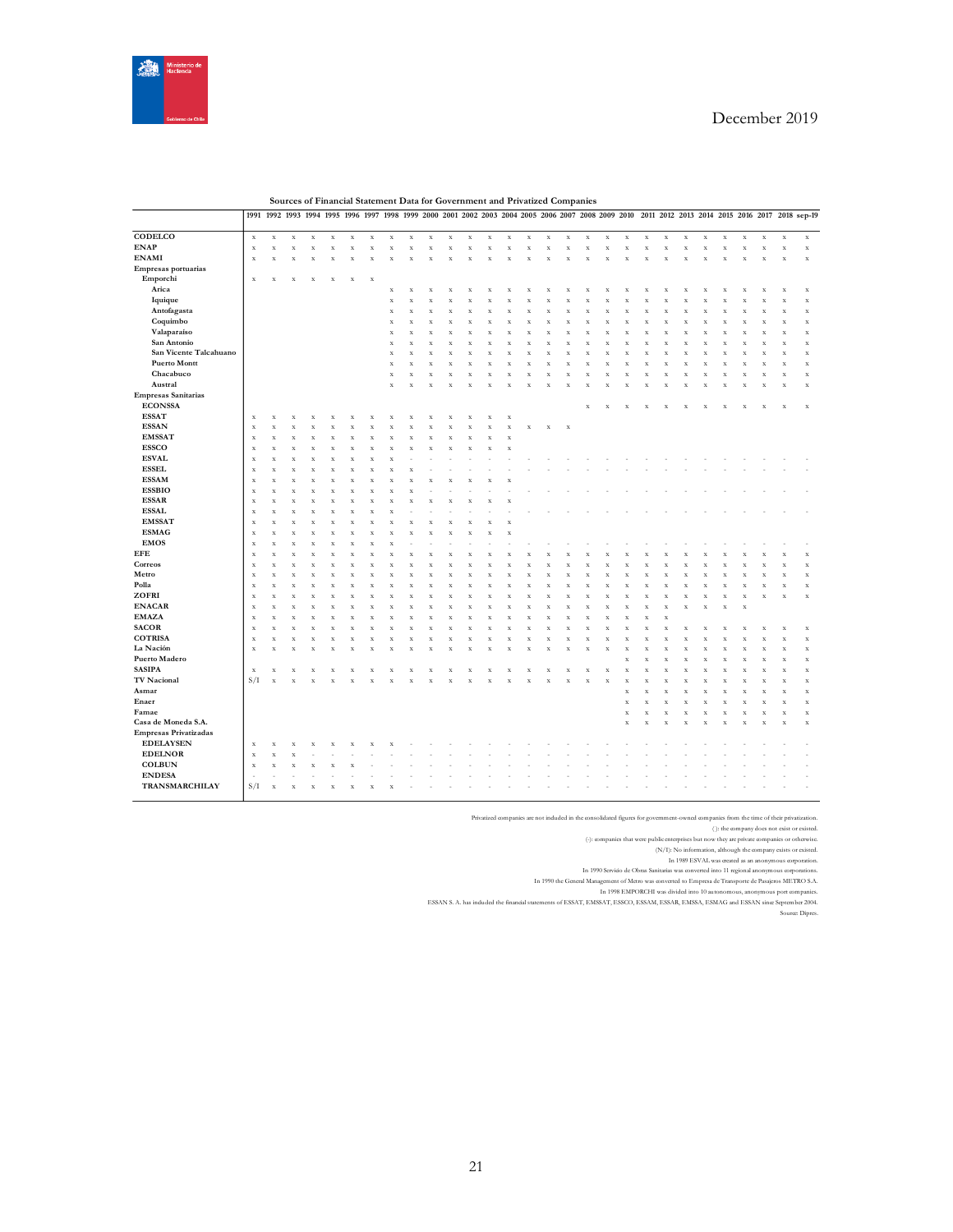

#### **Public Sector Debt Guaranteed by the Treasury**

**In millions of pesos**

|                                 | 2008      | 2009      | 2010      | 2011      | 2012      | 2013      | 2014      | 2015      | 2016                                              | 2017 | 2018 | 2019 |
|---------------------------------|-----------|-----------|-----------|-----------|-----------|-----------|-----------|-----------|---------------------------------------------------|------|------|------|
| <b>1. TOTAL GUARANTEED DEBT</b> | 1.499.066 | 1.594.356 | 1.842.616 | 1.856.561 | 1.418.510 | 1.753.443 | 1.811.374 | 1.711.965 | 2.653.008 2.977.046 3.219.407 3.547.247           |      |      |      |
| 1.1 Domestic Debt (a)           | .168.458  | 1.318.907 | 1.582.340 | 1.617.307 | 1.196.913 | 1.535.061 | 1.595.340 |           | 1.645.076 2.609.414 2.977.046 3.219.407 3.547.247 |      |      |      |
| 1.2 Foreign Debt                | 330.608   | 275.449   | 260.276   | 239.254   | 221.597   | 218.382   | 216.034   | 66.890    | 43.593                                            |      |      |      |
| 1.2.1 The Central Bank of Chile |           |           |           |           |           | $\theta$  |           |           |                                                   |      |      |      |

(a) Includes debt of the financial and non-financial system. The guaranteed debt of privatized companies was not included

p: preliminary figures

Source: The Treasury

#### **Public Sector Debt Guaranteed by the Treasury**

**As % of GDP**

|                                 | 2008    | 2009    | 2010    | 2011    | 2012    | 2013    | 2014    | 2015    | 2016    | 2017    | 2018    | 2019    |
|---------------------------------|---------|---------|---------|---------|---------|---------|---------|---------|---------|---------|---------|---------|
| <b>1. TOTAL GUARANTEED DEBT</b> | 1,6%    | 1,6%    | 1,7%    | 1,5%    | $1,1\%$ | 1,3%    | 1,2%    | 1,1%    | 1,6%    | 1,7%    | 1,7%    | 1,8%    |
| 1.1 Domestic Debt (a)           | $2\%$   | 1,4%    | $.4\%$  | $.3\%$  | $0.9\%$ | $1\%$   | $1\%$   | $0\%$   | $.5\%$  | $1.7\%$ | 1.7%    | 1,8%    |
| 1.2 Foreign Debt                | 0,4%    | 0.3%    | 0,2%    | 0,2%    | $0.2\%$ | 0,2%    | 0,1%    | $0.0\%$ | $0.0\%$ | $0.0\%$ | $0.0\%$ | $0,0\%$ |
| 1.2.1 The Central Bank of Chile | $0,0\%$ | $0.0\%$ | $0.0\%$ | $0.0\%$ | $0.0\%$ | $0.0\%$ | $0.0\%$ | $0.0\%$ | $0.0\%$ | $0.0\%$ | $0.0\%$ | $0,0\%$ |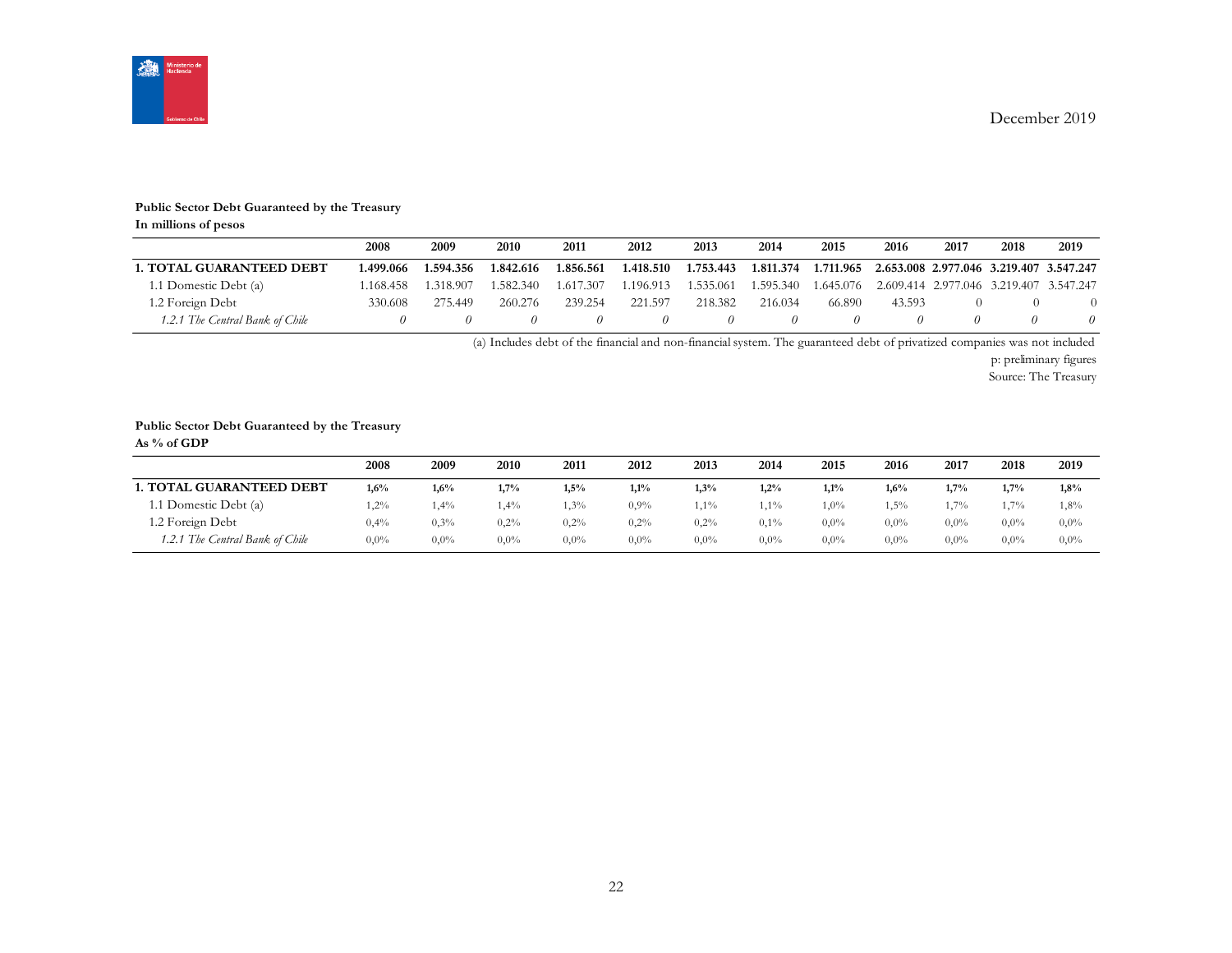<span id="page-22-0"></span>

# **APPENDIX 4**

# **Recognition Bonds**

<span id="page-22-1"></span>Recognition bonds are an obligation of the Chilean State owed to future pensioners, which will come due as they retire. This financial instrument therefore makes explicit the debt owed to workers who formerly contributed into the old social security system.

These obligations are not conceptually different from other social security obligations in other countries. The practical difference is that in most countries, these obligations are accumulated as future spending commitments through a social security system that are not recorded in the accounting. This is what has been commonly called the implicit social security debt of nations.

Virtually no country, either developed or developing, records social security commitments or implicit social security debt as part of the public debt.

The Recognition Bond is calculated as the necessary principal for the affiliate, who changed over from the old system, to receive a pension equal to 80% of the pensionable salary earned between September 1978 and 1979, save exceptions, multiplied by the proportion of his or her active life during which he paid into the old system. This amount is compounded at a real rate of 4% annually from the time of the change to the new pension system.

When the beneficiaries meet the requirements for retirement, the bonds are redeemed by the Pension Fund Managers (AFP). The Government, through the Social Security Institute (in Spanish, IPS), ex Social Security Normalization Institute (in Spanish, INP), transfers a lump sum that is recorded as below-the-line financing in the new presentation of the fiscal figures of the Central Government. This redeemed bond is added to the affiliate's individual capitalization fund and used to create a future pension flow in any of the possible modalities.